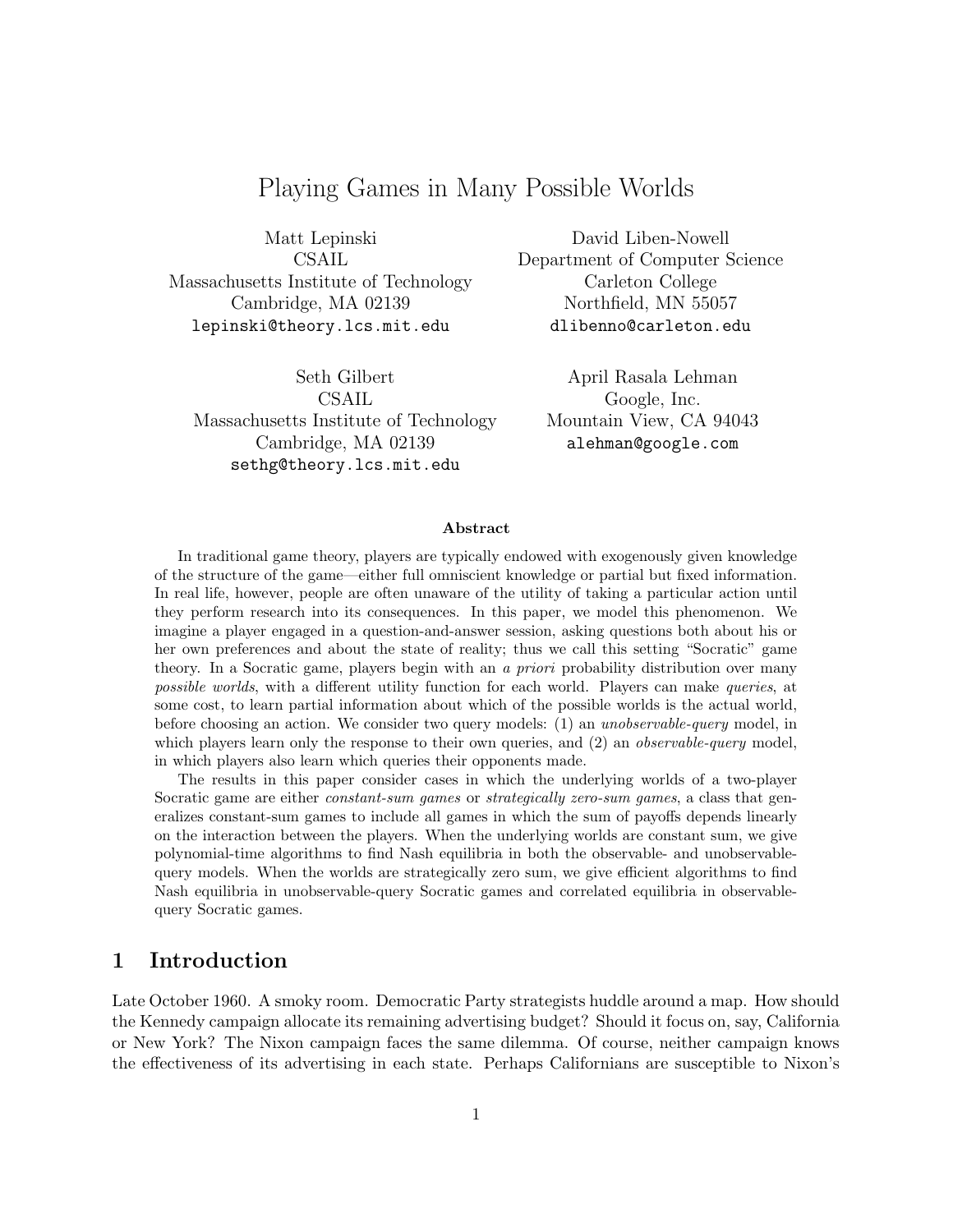advertising, but are unresponsive to Kennedy's. In light of this uncertainty, the Kennedy campaign may conduct a survey, at some cost, to estimate the effectiveness of its advertising. Moreover, the larger—and more expensive—the survey, the more accurate it will be. Is the cost of a survey worth the information that it provides? How should one balance the cost of acquiring more information against the risk of playing a game with higher uncertainty?

In this paper, we model situations of this type as *Socratic games*. As in traditional game theory, the players in a Socratic game choose actions to maximize their payoffs, but we model players with incomplete information who can make costly queries to reduce their uncertainty about the state of the world before they choose their actions. This approach contrasts with traditional game theory, in which players are usually modeled as having fixed, exogenously given information about the structure of the game and its payoffs. (In traditional games of incomplete and imperfect information, there is information that the players do not have; in Socratic games, unlike in these games, the players have a chance to acquire the missing information, at some cost.) A number of related models have been explored by economists and computer scientists motivated by similar situations, often with a focus on mechanism design and auctions; a sampling of this research includes the work of Larson and Sandholm [41, 42, 43, 44], Parkes [59], Fong [22], Compte and Jehiel [12], Rezende [63], Persico and Matthews [48, 60], Crémer and Khalil [15], Rasmusen [62], and Bergemann and Välimäki  $[4, 5]$ . The model of Bergemann and Välimäki is similar in many regards to the one that we explore here; see Section 7 for some discussion.

A Socratic game proceeds as follows. A real world is chosen randomly from a set of possible worlds according to a common prior distribution. Each player then selects an arbitrary query from a set of available costly queries and receives a corresponding piece of information about the real world. Finally each player selects an action and receives a payoff—a function of the players' selected actions and the identity of the real world—less the cost of the query that he or she made. Compared to traditional game theory, the distinguishing feature of our model is the introduction of explicit costs to the players for learning arbitrary partial information about which of the many possible worlds is the real world.

Our research was initially inspired by recent results in psychology on decision making, but it soon became clear that Socratic game theory is also a general tool for understanding the "exploitation versus exploration" tradeoff, well studied in machine learning, in a strategic multiplayer environment. This tension between the risk arising from uncertainty and the cost of acquiring information is ubiquitous in economics, political science, and beyond.

**Our results.** We consider Socratic games under two models: an *unobservable-query* model where players learn only the response to their own queries and an observable-query model where players also learn which queries their opponents made. We give efficient algorithms to find Nash equilibria i.e., tuples of strategies from which no player has unilateral incentive to deviate—in broad classes of two-player Socratic games in both models. Our first result is an efficient algorithm to find Nash equilibria in unobservable-query Socratic games with *constant-sum* worlds, in which the sum of the players' payoffs is independent of their actions. Our techniques also yield Nash equilibria in unobservable-query Socratic games with strategically zero-sum worlds. Strategically zero-sum games generalize constant-sum games by allowing the sum of the players' payoffs to depend on individual players' choices of strategy, but not on any interaction of their choices. Our second result is an efficient algorithm to find Nash equilibria in observable-query Socratic games with constant-sum worlds. Finally, we give an efficient algorithm to find correlated equilibria—a weaker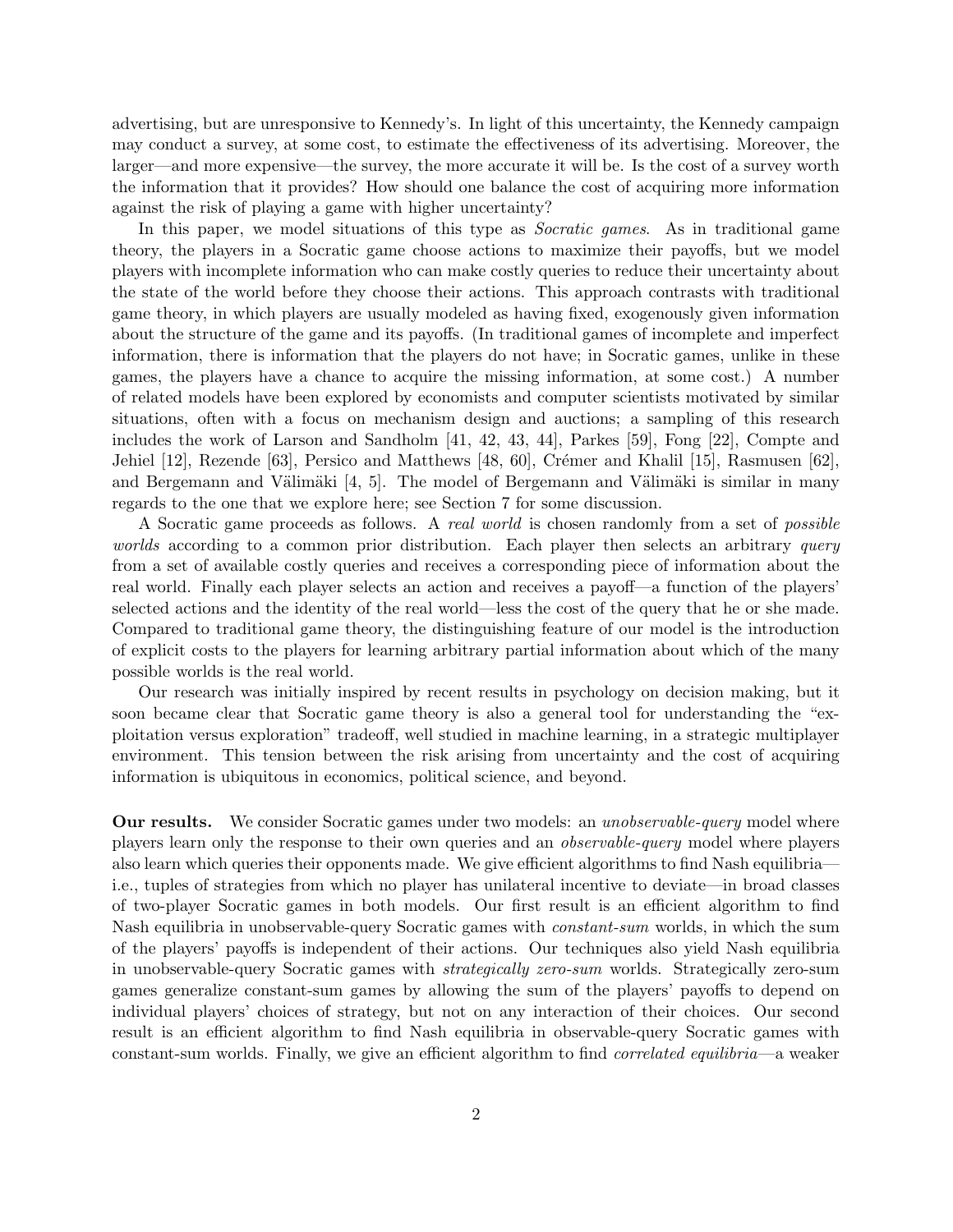but increasingly well-studied solution concept for games [2, 3, 32, 56, 57]—in observable-query Socratic games with strategically zero-sum worlds.

Like all games, Socratic games can be viewed as a special case of *extensive-form games*, which represent games by trees in which internal nodes represent choices made by chance or by the players, and the leaves represent outcomes that correspond to a vector of payoffs to the players. Algorithmically, the generality of extensive-form games makes them difficult to solve efficiently, and the special cases that are known to be efficiently solvable do not include even simple Socratic games. Every (complete-information) classical game is a trivial Socratic game (with a single possible world and a single trivial query), and efficiently finding Nash equilibria in classical games has been shown to be hard [10, 11, 13, 16, 17, 27, 54, 55]. Therefore we would not expect to find a straightforward polynomial-time algorithm to compute Nash equilibria in general Socratic games. However, it is well known that Nash equilibria can be found efficiently via an LP for two-player constant-sum games [49, 71] (and strategically zero-sum games [51]). A Socratic game is itself a classical game, so one might hope that these results can be applied to Socratic games with constant-sum (or strategically zero-sum) worlds.

We face two major obstacles in extending these classical results to Socratic games. First, a Socratic game with constant-sum worlds is not itself a constant-sum classical game—rather, the resulting classical game is only strategically zero sum. Worse yet, a Socratic game with strategically zero-sum worlds is not itself classically strategically zero sum—indeed, there are no known efficient algorithmic techniques to compute Nash equilibria in the resulting class of classical games. (Exponential-time algorithms like Lemke/Howson, of course, can be used [45].) Thus even when it is easy to find Nash equilibria in each of the worlds of a Socratic game, we require new techniques to solve the Socratic game itself. Second, even when the Socratic game itself is strategically zero sum, the number of possible strategies available to each player is exponential in the natural representation of the game. As a result, the standard linear programs for computing equilibria have an exponential number of variables and an exponential number of constraints.

For unobservable-query Socratic games with strategically zero-sum worlds, we address these obstacles by formulating a new LP that uses only polynomially many variables (though still an exponential number of constraints) and then use ellipsoid-based techniques to solve it. For observablequery Socratic games, we handle the exponentiality by decomposing the game into stages, solving the stages separately, and showing how to reassemble the solutions efficiently. To solve the stages, it is necessary to find Nash equilibria in Bayesian strategically zero-sum games, and we give an explicit polynomial-time algorithm to do so.

#### 2 Games and Socratic Games

In this section, we review background on game theory and formally introduce Socratic games. We present these models in the context of two-player games, but the multiplayer case is a natural extension. Throughout the paper, boldface variables will be used to denote a pair of variables (e.g.,  $\mathbf{a} = \langle a_{\text{I}}, a_{\text{II}} \rangle$ ). Let  $Pr[x \leftarrow \pi]$  denote the probability that a particular value x is drawn from the distribution  $\pi$ , and let  $\mathbf{E}_{x\sim\pi}[g(x)]$  denote the expectation of  $g(x)$  when x is drawn from  $\pi$ .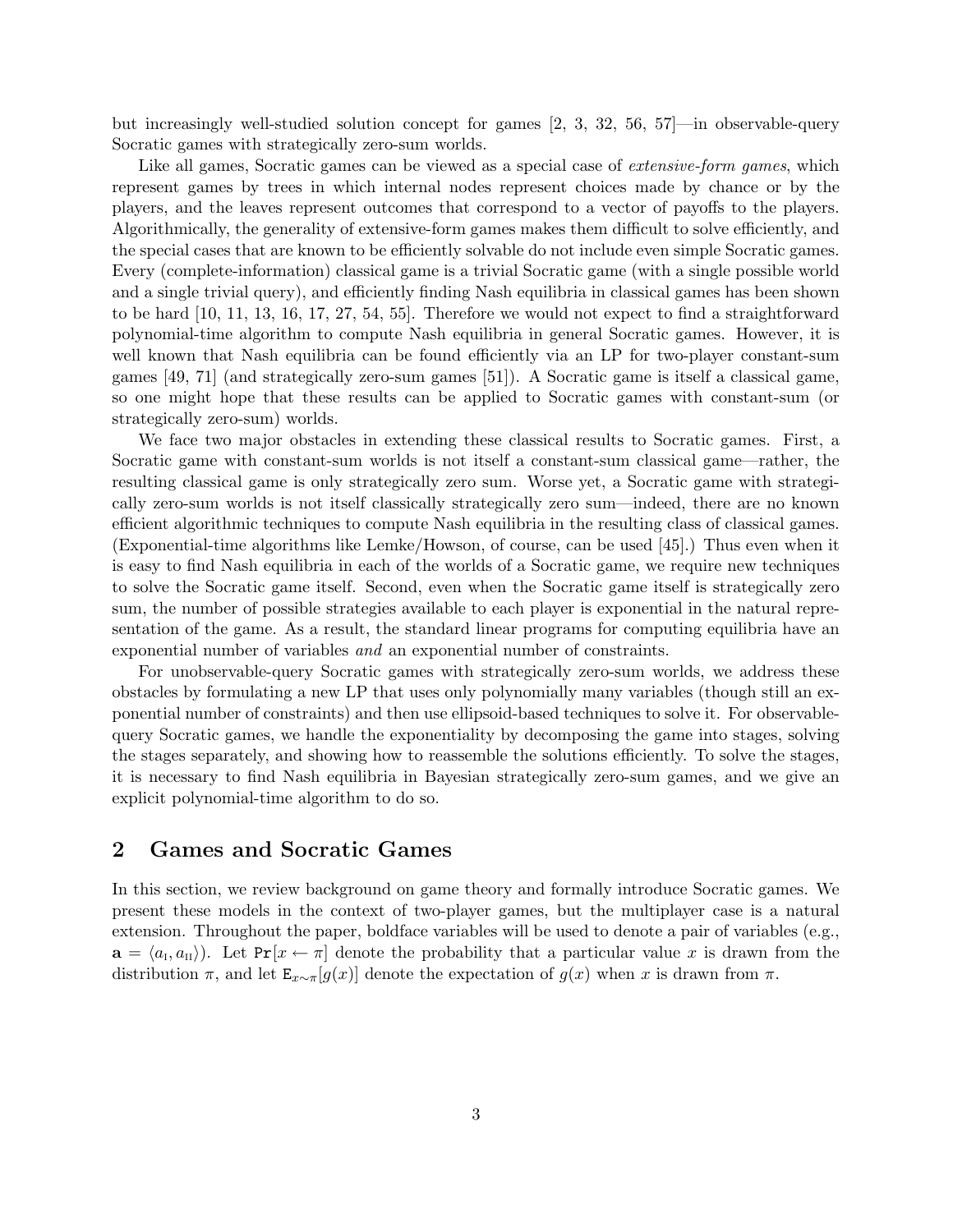#### 2.1 Background on Game Theory

Consider two players, Player I and Player II, each of whom is attempting to maximize his or her utility (or payoff). A *(two-player)* game is a pair  $\langle \mathbf{A}, \mathbf{u} \rangle$ , where, for  $i \in \{1,11\}$ ,

- $A_i$  is the set of *pure strategies* for Player *i*, and  $\mathbf{A} = \langle A_{\text{I}}, A_{\text{II}} \rangle$ ; and
- $u_i: \mathbf{A} \to \mathbb{R}$  is the *utility function* for Player *i*, and  $\mathbf{u} = \langle u_i, u_{\text{II}} \rangle$ .

We require that **A** and **u** be common knowledge. If each Player i chooses strategy  $a_i \in A_i$ , then the payoffs to Players I and II are  $u_{\rm I}(\mathbf{a})$  and  $u_{\rm II}(\mathbf{a})$ , respectively. A game is *constant sum* if, for all  $\mathbf{a} \in \mathbf{A}$ , we have that  $u_{\mathrm{I}}(\mathbf{a}) + u_{\mathrm{II}}(\mathbf{a}) = c$  for some fixed c independent of  $\mathbf{a}$ .

Player *i* can also play a *mixed strategy*  $\alpha_i \in A_i$ , where  $A_i$  denotes the space of probability measures over the set  $A_i$ . Payoff functions are generalized as  $u_i(\alpha) = u_i(\alpha)$ measures over the set  $A_i$ . Payoff functions are generalized as  $u_i(\alpha) = u_i(\alpha_i, \alpha_{\text{II}}) := \mathbf{E}_{\mathbf{a} \sim \alpha}[u_i(\mathbf{a})] = \sum_{\mathbf{a} \in \mathbf{A}} \alpha(\mathbf{a}) u_i(\mathbf{a})$ , where the quantity  $\alpha(\mathbf{a}) = \alpha_{\text{I}}(a_{\text{I}}) \cdot \alpha_{\text{II}}(a_{\text{II}})$  deno independent events that each Player *i* chooses action  $a_i$  from the distribution  $\alpha_i$ . This generalization to mixed strategies is known as von Neumann/Morgenstern utility [70], in which players are indifferent between a guaranteed payoff  $x$  and an expected payoff of  $x$ .

A Nash equilibrium is a pair  $\alpha$  of mixed strategies so that neither player has an incentive to change his or her strategy unilaterally. Formally, the strategy pair  $\alpha$  is a Nash equilibrium if and only if both  $u_{\rm I}(\alpha_{\rm I}, \alpha_{\rm II}) = \max_{\alpha'_{\rm I} \in \mathcal{A}_{\rm I}} u_{\rm I}(\alpha'_{\rm I}, \alpha_{\rm II})$  and  $u_{\rm II}(\alpha_{\rm I}, \alpha_{\rm II}) = \max_{\alpha'_{\rm II} \in \mathcal{A}_{\rm II}} u_{\rm II}(\alpha_{\rm I}, \alpha_{\rm II})$ ; that is, the strategies  $\alpha_{\rm I}$  and  $\alpha_{\rm II}$  are mutual best responses.

A correlated equilibrium is a distribution  $\psi$  over **A** that obeys the following: if  $\mathbf{a} \in \mathbf{A}$  is drawn randomly according to  $\psi$  and Player i learns  $a_i$ , then no Player i has incentive to deviate unilaterally from playing  $a_i$ . (A Nash equilibrium is a correlated equilibrium in which  $\psi(\mathbf{a}) = \alpha_{\text{I}}(a_{\text{I}}) \cdot \alpha_{\text{II}}(a_{\text{II}})$  is a product distribution.) Formally, in a correlated equilibrium, for every  $\mathbf{a} \in \mathbf{A}$  we must have that  $a_{\rm I}$  is a best response to a randomly chosen  $\hat{a}_{\rm II} \in A_{\rm II}$  drawn according to  $\psi(a_{\rm I}, \hat{a}_{\rm II})$ , and the analogous condition must hold for Player II.

#### 2.2 Socratic Games

In this section, we formally define Socratic games. A *Socratic game* is a 7-tuple  $\langle \mathbf{A}, W, \vec{\mathbf{u}}, S, \mathbf{Q}, p, \delta \rangle$ , where, for  $i \in \{I,II\}$ :

- $A_i$  is, as before, the set of pure strategies for Player *i*.
- W is a set of possible worlds, one of which is the real world  $w_{\text{real}}$ .
- $\vec{u}_i = \{u_i^w : \mathbf{A} \to \mathbb{R} \mid w \in W\}$  is a set of payoff functions for Player *i*, one for each possible world.
- $S$  is a set of *signals*.
- $Q_i$  is a set of available *queries* for Player *i*. When Player *i* makes query  $q_i: W \to S$ , he or she receives the signal  $q_i(w_{\text{real}})$ . When Player i receives signal  $q_i(w_{\text{real}})$  in response to query  $q_i$ , he or she can infer that  $w_{\text{real}} \in \{w : q_i(w) = q_i(w_{\text{real}})\}\$ , i.e., the set of possible worlds from which query  $q_i$  cannot distinguish  $w_{\text{real}}$ .
- $p: W \to [0, 1]$  is a probability distribution over the possible worlds.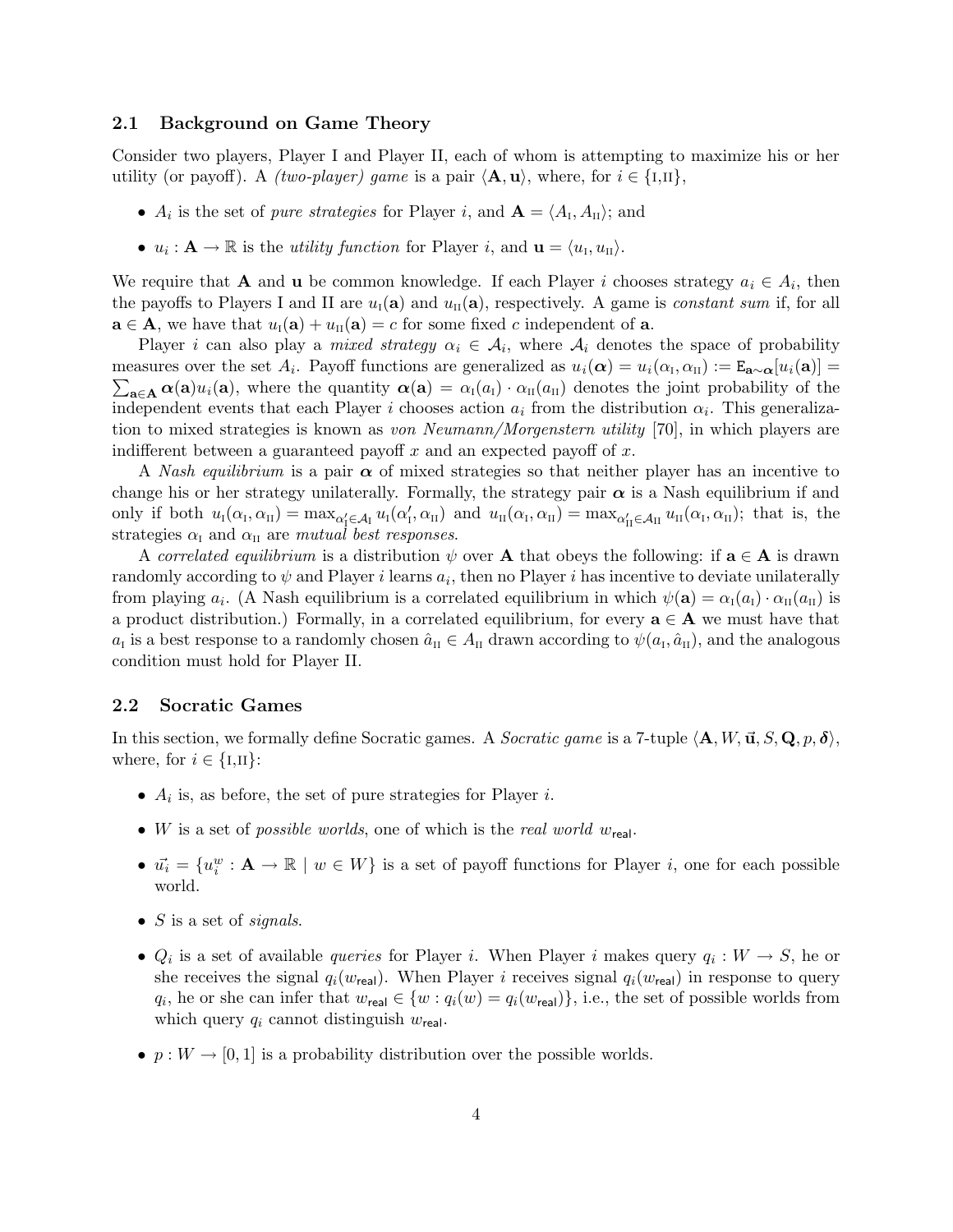•  $\delta_i: Q_i \to \mathbb{R}^{\geq 0}$  gives the *query cost* for each available query for Player *i*.

Initially, the world  $w_{\text{real}}$  is chosen according to the probability distribution p, but the identity of  $w_{\text{real}}$  remains unknown to the players. That is, it is as if the players are playing the game  $\langle \mathbf{A}, \mathbf{u}^{w_{\text{real}}} \rangle$ but do not know  $w_{\text{real}}$ . The players make queries  $q \in \mathbf{Q}$ , and Player i receives the signal  $q_i(w_{\text{real}})$ . We consider both *observable* queries and *unobservable* queries. When queries are observable, each player learns which query was made by the other player, and the results of his or her own query that is, each Player *i* learns  $q_i$ ,  $q_{II}$ , and  $q_i(w_{real})$ . For unobservable queries, Player *i* learns only  $q_i$  and  $q_i(w_{\text{real}})$ . After learning the results of the queries, the players select strategies  $\mathbf{a} \in \mathbf{A}$  and receive as payoffs  $u_i^{\text{wreal}}(\mathbf{a}) - \delta_i(q_i)$ .

In the Socratic game, a pure strategy for Player i consists of a query  $q_i \in Q_i$  and a response function mapping any result of the query  $q_i$  to a strategy  $a_i \in A_i$  to play. A player's state of knowledge after a query is a point in  $\mathcal{R} := \mathbf{Q} \times S$  or  $\mathcal{R}_i := Q_i \times S$  for observable or unobservable queries, respectively. Thus Player *i*'s response function maps  $\mathcal{R}$  or  $\mathcal{R}_i$  to  $A_i$ . Note that the number of pure strategies is exponential, as there are exponentially many response functions. A mixed strategy involves both randomly choosing a query  $q_i \in Q_i$  and randomly choosing an action  $a_i \in A_i$ in response to the results of the query. Formally, we will consider a *mixed-strategy-function profile*  $f = \langle f^{query}, f^{resp} \rangle$  to have two parts:

- a function  $f_i^{\text{query}}$  $i_i^{\text{query}}: Q_i \rightarrow [0, 1], \text{ where } f_i^{\text{query}}$  $i_i^{\text{query}}(q_i)$  is the probability that Player i makes query  $q_i$ .
- a function  $f_i^{\text{resp}}$ <sup>tesp</sup> that maps  $\mathcal R$  or  $\mathcal R_i$  to a probability distribution over actions. Player i chooses an action  $a_i \in A_i$  according to the probability distribution  $f_i^{\text{resp}}$  $i^{resp}(\mathbf{q}, q_i(w))$  for observable queries, and according to  $f_i^{\text{resp}}$ <sup>tesp</sup> $(q_i, q_i(w))$  for unobservable queries. (With unobservable queries, for example, the probability that Player I plays action  $a<sub>I</sub>$  conditioned on making query  $q<sub>I</sub>$  in world w is given by  $Pr\left[a_i \leftarrow f_i^{\text{resp}}(q_i, q_i(w))\right]$ .)

Mixed strategies are typically defined as probability distributions over the pure strategies, but here we represent a mixed strategy by a pair  $\langle f^{query}, f^{resp} \rangle$ , which is commonly referred to as a "behavioral" strategy in the game-theory literature. As in any game with perfect recall, one can easily map a mixture of pure strategies to a behavioral strategy  $f = \langle f^{query}, f^{resp} \rangle$  that induces the same probability of making a particular query  $q_i$  or playing a particular action after making a query  $q_i$  in a particular world. Thus it suffices to consider only this representation of mixed strategies.

For a strategy-function profile  $f$  for observable queries, the (expected) payoff to Player i is given by

$$
\sum_{\mathbf{q}\in\mathbf{Q},w\in W,\mathbf{a}\in\mathbf{A}}\left[\begin{array}{c}f_{\textrm{I}}^{\textrm{query}}(q_{\textrm{I}})\cdot f_{\textrm{II}}^{\textrm{query}}(q_{\textrm{II}})\cdot p(w)\\ \cdot\Pr\left[a_{\textrm{I}}\leftarrow f_{\textrm{I}}^{\textrm{resp}}(\mathbf{q},q_{\textrm{I}}(w))\right]\\\cdot\Pr\left[a_{\textrm{II}}\leftarrow f_{\textrm{II}}^{\textrm{resp}}(\mathbf{q},q_{\textrm{II}}(w))\right]\\\cdot(u_{i}^{w}(\mathbf{a})-\delta_{i}(q_{i}))\end{array}\right].
$$

The payoffs for unobservable queries are analogous, with  $f_i^{\text{resp}}$  $j^{resp}(q_j, q_j(w))$  in place of  $f_j^{resp}$  $j^{\mathsf{resp}}(\mathbf{q},q_j(w)).$ 

## 3 STRATEGICALLY ZERO-Sum Games

We can view a Socratic game G with constant-sum worlds as an exponentially large classical game, with pure strategies "make query  $q_i$  and respond according to  $f_i$ ." However, this classical game is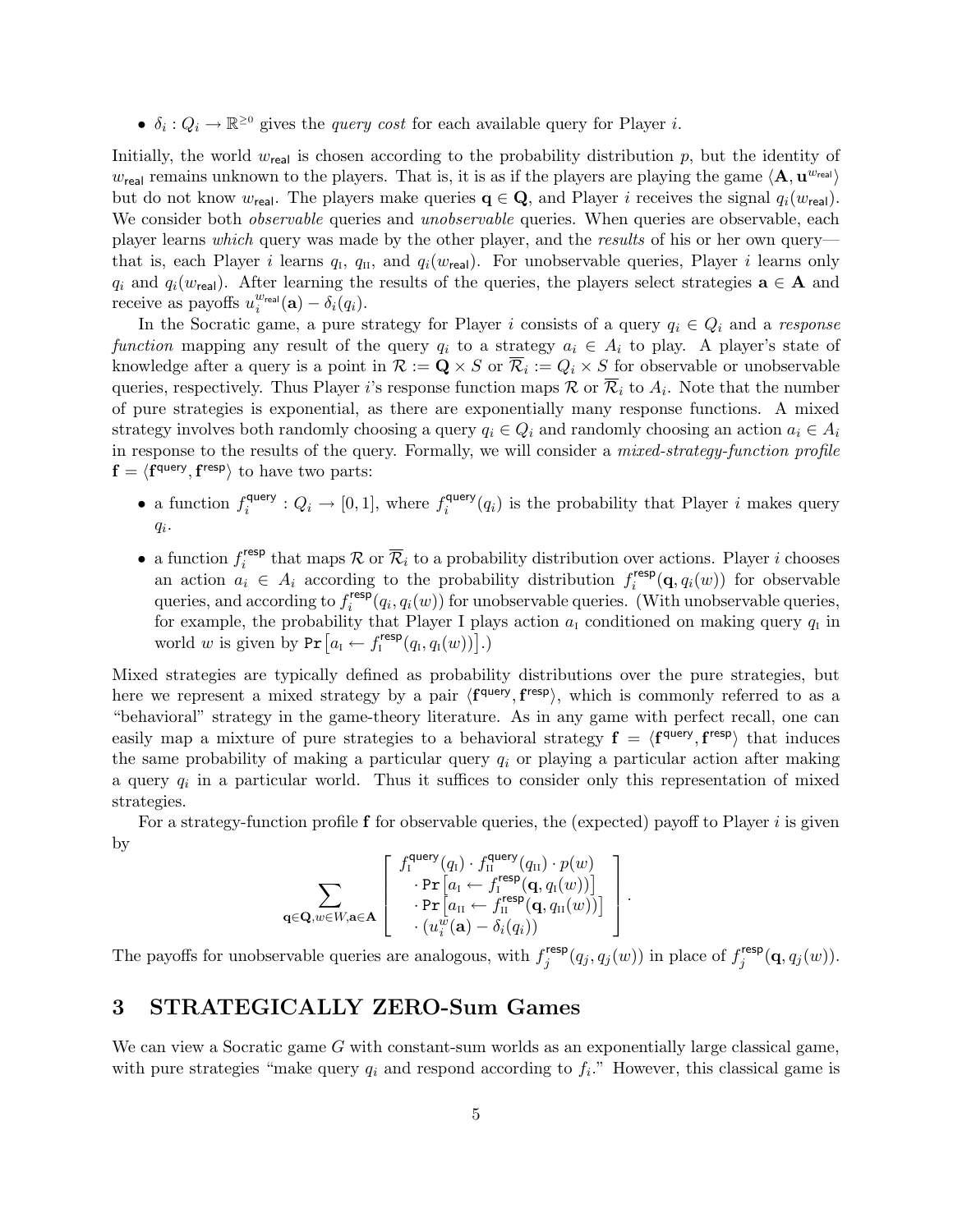not constant sum. The sum of the players' payoffs varies depending upon their strategies, because different queries incur different costs. However, this game still has significant structure: the sum of payoffs varies only because of varying query costs. Thus the sum of payoffs does depend on players' choice of strategies, but not on the interaction of their choices—i.e., for fixed functions  $g_1$ and  $g_{\text{II}}$ , we have  $u_{\text{I}}(\mathbf{q}, \mathbf{f}) + u_{\text{II}}(\mathbf{q}, \mathbf{f}) = g_{\text{I}}(q_{\text{I}}, f_{\text{I}}) + g_{\text{II}}(q_{\text{II}}, f_{\text{II}})$  for all strategies  $\langle \mathbf{q}, \mathbf{f} \rangle$ . Such games are called strategically zero sum and were introduced by Moulin and Vial [51], who describe a notion of strategic equivalence and define strategically zero-sum games as those strategically equivalent to zero-sum games. It is interesting to note that two Socratic games with the same queries and strategically equivalent worlds are not necessarily strategically equivalent.

A game  $\langle \mathbf{A}, \mathbf{u} \rangle$  is strategically zero sum if there exist labels  $\ell(i, a_i)$  for every Player i and every pure strategy  $a_i \in A_i$  such that, for all mixed-strategy profiles  $\alpha$ , we have that the sum of the utilities satisfies

$$
u_{\scriptscriptstyle \rm I}(\boldsymbol\alpha) + u_{\scriptscriptstyle \rm I\hspace{-1pt}I}(\boldsymbol\alpha) = \sum_{a_{\scriptscriptstyle \rm I}\in A_{\scriptscriptstyle \rm I}} \alpha_{\scriptscriptstyle \rm I}(a_{\scriptscriptstyle \rm I})\cdot \ell(\scriptscriptstyle \rm I, a_{\scriptscriptstyle \rm I}) + \sum_{a_{\scriptscriptstyle \rm I\hspace{-1pt}I}\in A_{\scriptscriptstyle \rm I\hspace{-1pt}I}} \alpha_{\scriptscriptstyle \rm I\hspace{-1pt}I}(a_{\scriptscriptstyle \rm I\hspace{-1pt}I})\cdot \ell(\scriptscriptstyle \rm I\hspace{-1pt}I, a_{\scriptscriptstyle \rm I\hspace{-1pt}I}).
$$

Note that any constant-sum game is strategically zero sum as well.

It is not immediately obvious that one can efficiently decide if a given game is strategically zero sum. For completeness, we give a characterization of classical strategically zero-sum games in terms of the rank of a simple matrix derived from the game's payoffs, allowing us to efficiently decide if a given game is strategically zero sum and, if it is, to compute the labels  $\ell(i, a_i)$ .

**Theorem 3.1.** Consider a game  $G = \langle \mathbf{A}, \mathbf{u} \rangle$  with  $A_i = \{a_i^1, \dots, a_i^{n_i}\}$ . Let  $M^G$  be the  $n_i$ -by- $n_{\text{II}}$ matrix whose  $\langle i, j \rangle$ th entry  $M_{(i,j)}^G$  satisfies  $\log_2 M_{(i,j)}^G = u_i(a_i^i, a_{\text{II}}^j) + u_{\text{II}}(a_{\text{I}}^i, a_{\text{II}}^j)$ . Then the following are equivalent:

- $(i)$  G is strategically zero sum;
- (ii) there exist labels  $\ell(i, a_i)$  for every player  $i \in \{1,11\}$  and every pure strategy  $a_i \in A_i$  such that, for all pure strategies  $\mathbf{a} \in \mathbf{A}$ , we have  $u_i(\mathbf{a}) + u_{ii}(\mathbf{a}) = \ell(i, a_i) + \ell(i, a_{ii})$ ; and
- $(iii)$  rank $(M^G) = 1$ .

Sketch.  $(i \Rightarrow ii)$  is immediate; every pure strategy is a trivially mixed strategy. For  $(ii \Rightarrow iii)$ , let  $\vec{c_i}$  be the n-element column vector with jth component  $2^{\ell(i,a_i^j)}$ ; then  $\vec{c_i} \cdot \vec{c_{II}}^T = M^G$ . For  $(iii \Rightarrow i)$ , if rank $(M^G) = 1$ , then  $M^G = u \cdot v^T$ . We can prove that G is strategically zero sum by choosing labels  $\ell(I, a_1^j) := \log_2 u_j$  and  $\ell(\Pi, a_{\Pi}^j) := \log_2 v_j$ .  $\Box$ 

#### 4 Socratic Games with Unobservable Queries

We begin with Socratic games with *unobservable* queries, where a player's choice of query is not revealed to her opponent. We give an efficient algorithm to solve unobservable-query Socratic games with strategically zero-sum worlds. Our algorithm is based upon the LP shown in Figure 1, whose feasible points are Nash equilibria for the game. The LP has polynomially many variables but exponentially many constraints. We give an efficient separation oracle for the LP, implying that the ellipsoid method [28, 38] yields an efficient algorithm. This approach extends the techniques of Koller and Megiddo [39] (see also [40]) to solve constant-sum games represented in extensive form. (Recall that their result does not directly apply in our case; even a Socratic game with constant-sum worlds is not a constant-sum classical game.)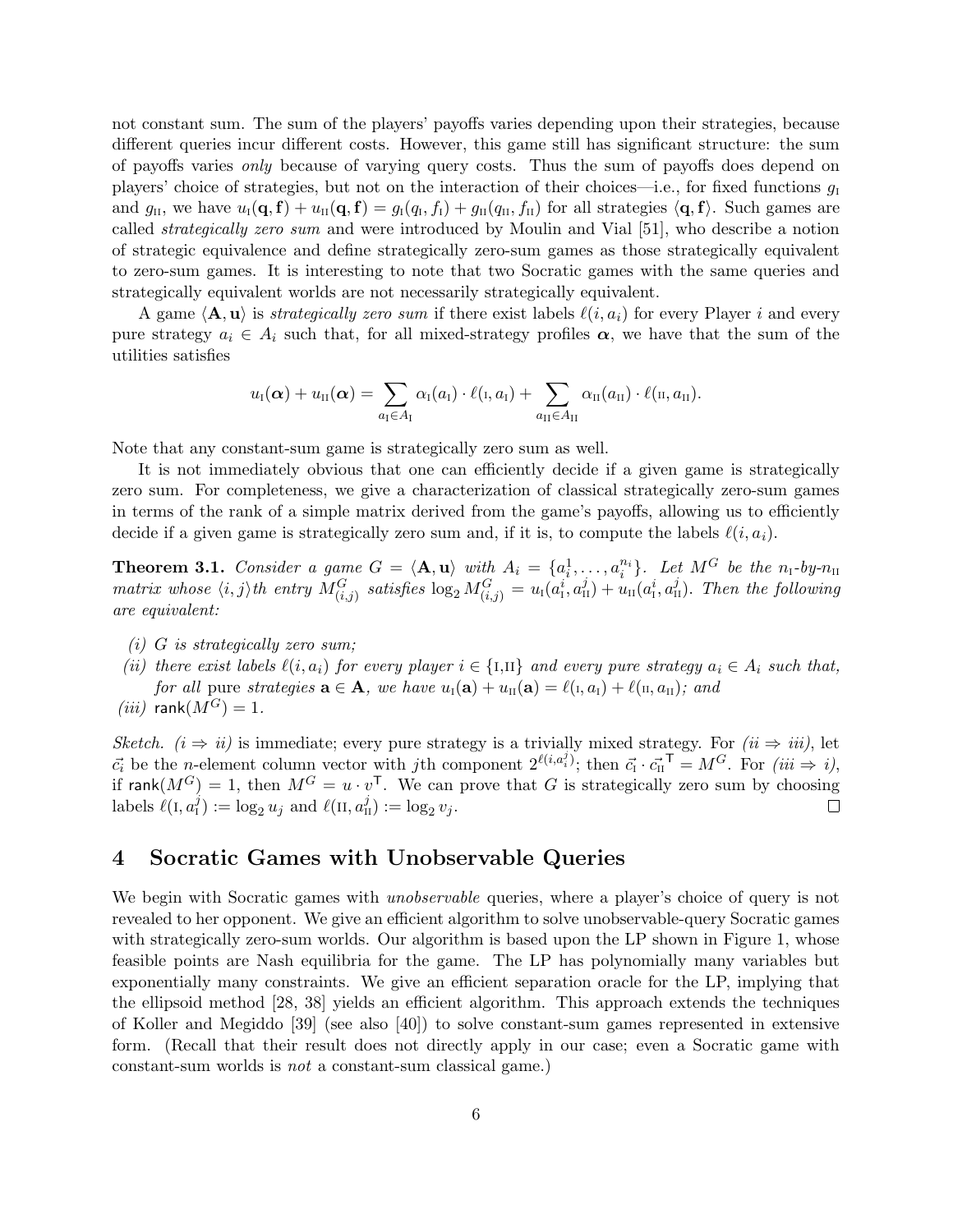"Player i does not prefer 'make query  $q_i$ , then play according to the function  $f_i$ '":

$$
\forall q_{\mathrm{I}} \in Q_{\mathrm{I}}, f_{\mathrm{I}} : \overline{\mathcal{R}}_{\mathrm{I}} \to A_{\mathrm{I}} : \quad \rho_{\mathrm{I}} \geq \sum_{w \in W, a_{\mathrm{II}} \in A_{\mathrm{II}}, q_{\mathrm{II}} \in Q_{\mathrm{II}}, a_{\mathrm{I}} = f_{\mathrm{I}}(q_{\mathrm{I}}, q_{\mathrm{I}}(w))} (p(w) \cdot x_{a_{\mathrm{II}}, q_{\mathrm{II}}, w}^{\mathrm{II}} \cdot [u_{\mathrm{I}}^{w}(\mathbf{a}) - \delta_{\mathrm{I}}(q_{\mathrm{I}})] ) \tag{I}
$$

$$
\forall q_{II} \in Q_{II}, f_{II} : \overline{\mathcal{R}}_{II} \to A_{II} : \quad \rho_{II} \geq \sum_{w \in W, a_{I} \in A_{I}, q_{I} \in Q_{I}, a_{II} = f_{II}(q_{II}, q_{II}(w))} (p(w) \cdot x_{a_{I}, q_{I}, w}^{I} \cdot [u_{II}^{w}(\mathbf{a}) - \delta_{II}(q_{II})]) \quad (II)
$$

"Every player's choices form a probability distribution in every world":

$$
\forall i \in \{I,II\}, w \in W: \qquad 1 \quad = \quad \sum_{a_i \in A_i, q_i \in Q_i} x_{a_i, q_i, w}^i \tag{III}
$$

$$
\forall i \in \{I,II\}, w \in W: \quad 0 \leq x_{a_i, q_i, w}^i \tag{IV}
$$

"Queries are independent of the world, and actions depend only on query output":

$$
\forall i \in \{I,II\}, q_i \in Q_i, w \in W, w' \in W \text{ such that } q_i(w) = q_i(w') :
$$

$$
y_{q_i}^i = \sum_{a_i \in A_i} x_{a_i, q_i, w}^i \tag{V}
$$

$$
x_{a_i, q_i, w}^i = x_{a_i, q_i, w'}^i \tag{VI}
$$

"The payoffs are consistent with the labels  $\ell(i, a_i, w)$ ":  $\rho_{\text{I}} + \rho_{\text{II}} = \sum_{i \in \{\text{I}, \text{II}\}} \sum_{w \in W, q_i \in Q_i, a_i \in A_i} (p(w) \cdot x_{a_i, q_i, w}^i \cdot [\ell(i, a_i, w) - \delta_i(q_i)])$ (VII)

Figure 1: An LP to find Nash equilibria in unobservable-query Socratic games with strategically zero-sum worlds. The input is a Socratic game  $\langle \mathbf{A}, W, \vec{\mathbf{u}}, S, \mathbf{Q}, p, \delta \rangle$  so that world w is strategically zero sum with labels  $\ell(i, a_i, w)$ . Player i makes query  $q_i \in Q_i$  with probability  $y_{q_i}^i$  and, when the actual world is  $w \in W$ , makes query  $q_i$  and plays action  $a_i$  with probability  $x^i_{a_i,q_i,w}$ . The expected payoff to Player *i* is given by  $\rho_i$ .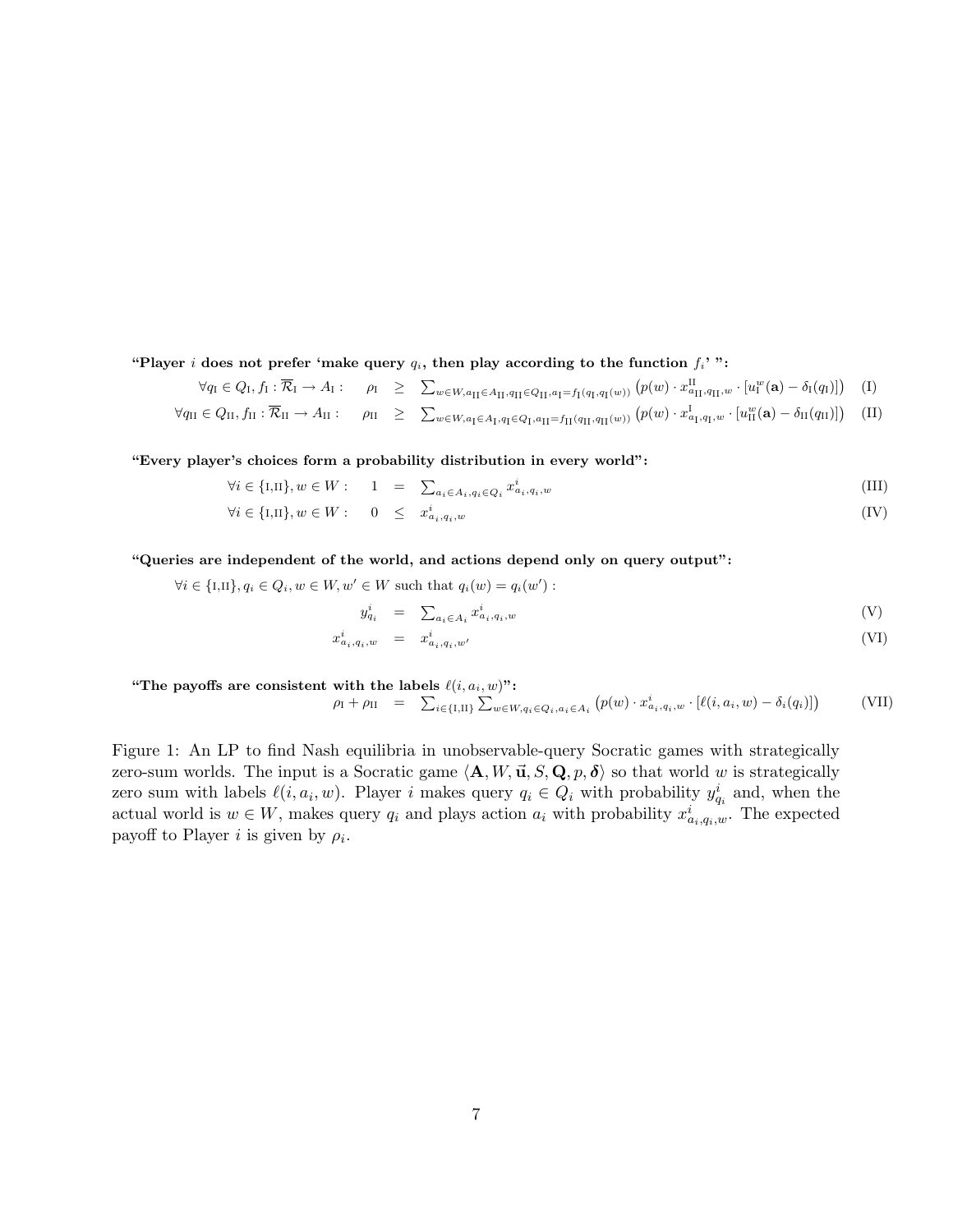**Lemma 4.1.** Let  $G = \langle A, W, \vec{u}, S, Q, p, \delta \rangle$  be an arbitrary unobservable-query Socratic game with strategically zero-sum worlds. Any feasible point for the LP in Figure 1 can be efficiently mapped to a Nash equilibrium for G, and any Nash equilibrium for G can be mapped to a feasible point for the program.

Sketch. We begin with a description of the correspondence between feasible points for the LP and Nash equilibria for G. First, suppose that strategy profile  $\mathbf{f} = \langle \mathbf{f}^{\mathsf{query}}, \mathbf{f}^{\mathsf{resp}} \rangle$  forms a Nash equilibrium for G. Then the following setting for the LP variables is feasible:

$$
y_{q_i}^i = \mathbf{f}_i^{\text{query}}(q_i)
$$
  
\n
$$
x_{a_i, q_i, w}^i = \Pr\left[a_i \leftarrow f_i^{\text{resp}}(q_i, q_i(w))\right] \cdot y_{q_i}^i
$$
  
\n
$$
\rho_i = \sum_{w, \mathbf{q} \in \mathbf{Q}, \mathbf{a} \in \mathbf{A}} p(w) \cdot x_{a_i, q_i, w}^1 \cdot x_{a_{i1}, q_{i1}, w}^{u} \cdot [u_i^w(\mathbf{a}) - \delta_i(q_i)].
$$

(We omit the straightforward calculations that verify feasibility.) Next, suppose  $\langle x_{a_i,q_i,w}^i, y_{q_i}^i, \rho_i \rangle$  is feasible for the LP. Let f be the strategy-function profile defined as

$$
\begin{array}{ccc} f_i^{\mathrm{query}} & : & q_i \mapsto y_{q_i}^i \\ f_i^{\mathrm{resp}}(q_i, q_i(w)) & : & a_i \mapsto x_{a_i, q_i, w}^i/y_{q_i}^i. \end{array}
$$

Verifying that this strategy profile is a Nash equilibrium requires checking that  $f_i^{\text{resp}}$  $i^{r \text{esp}}(q_i, q_i(w))$  is a well-defined function (from constraint VI), that  $f_i^{\text{query}}$ query and  $\overline{f}_i^{\text{resp}}$  $i^{\text{resp}}(q_i, q_i(w))$  are probability distributions (from constraints III and IV), and that each player is playing a best response to his or her opponent's strategy (from constraints I and II). Finally, from constraints I and II, the expected payoff to Player *i* is at most  $\rho_i$ . Because the right-hand side of constraint VII is equal to the expected sum of the payoffs from **f** and is at most  $\rho_I + \rho_{II}$ , the payoffs are correct and imply the lemma.  $\Box$ 

We now give an efficient separation oracle for the LP in Figure 1, thus allowing the ellipsoid method to solve the LP in polynomial time. Recall that a separation oracle is a function that, given a setting for the variables in the LP, either returns "feasible" or returns a particular constraint of the LP that is violated by that setting of the variables. An efficient, correct separation oracle allows us to solve the LP efficiently via the ellipsoid method.

**Lemma 4.2.** There exists a separation oracle for the LP in Figure 1 that is correct and runs in polynomial time.

*Proof.* Here is a description of the separation oracle SP. On input  $\langle x_{a_i,q_i,w}^i, y_{q_i}^i, \rho_i \rangle$ :

- 1. Check each of the constraints (III), (IV), (V), (VI), and (VII). If any one of these constraints is violated, then return it.
- 2. Define the strategy profile f as follows:

$$
\begin{array}{ccc} f_i^{\text{query}} & : & q_i \mapsto y_{q_i}^i \\ f_i^{\text{resp}}(q_i, q_i(w)) & : & a_i \mapsto x_{a_i, q_i, w}^i / y_{q_i}^i \end{array}
$$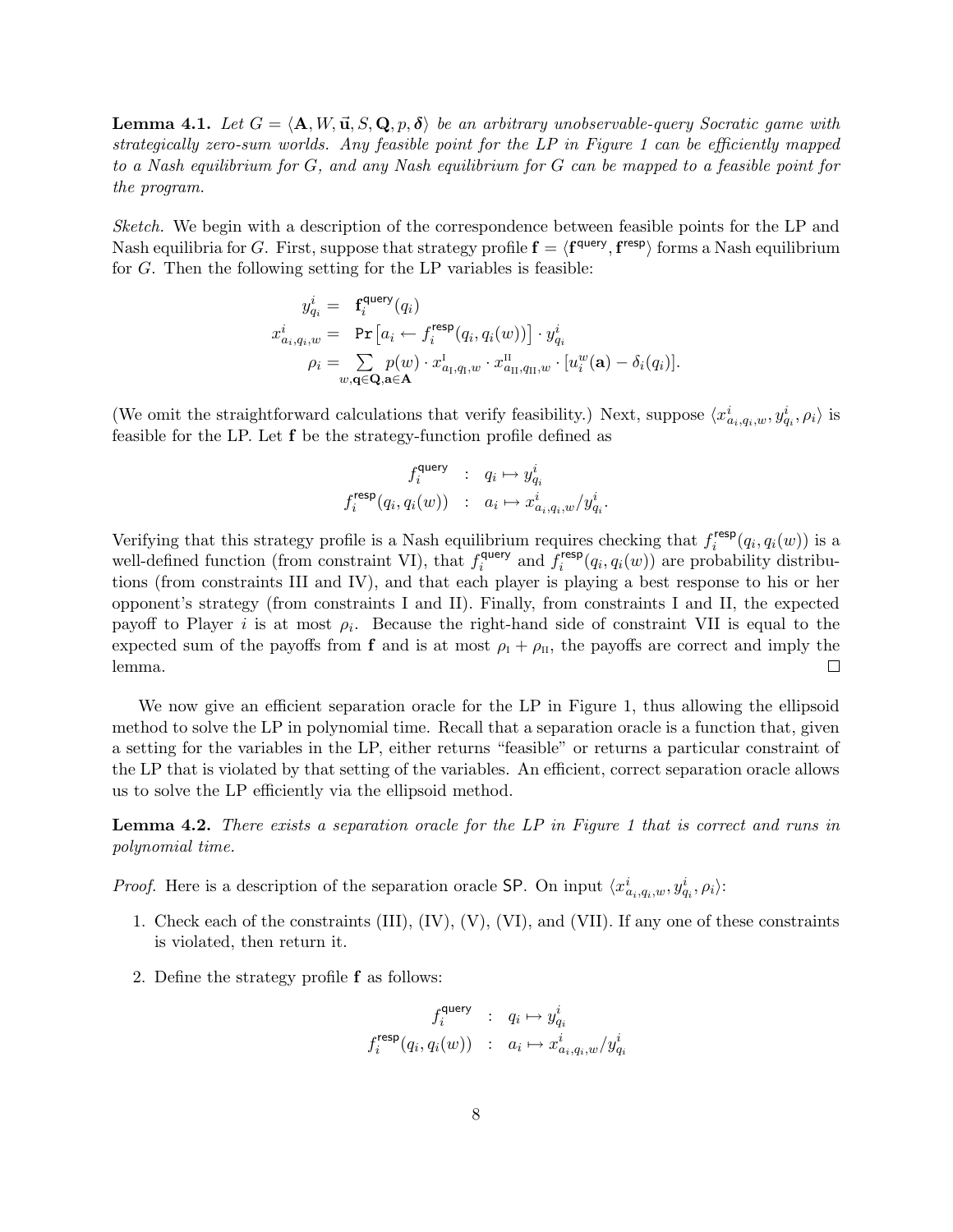For each query  $q_{\rm I}$ , we will compute a pure best-response function  $\hat{f}_{\rm I}^{q_{\rm I}}$  for Player I to strategy  $f_{\text{II}}$  after making query  $q_{\text{I}}$ .

More specifically, given  $f_{\text{II}}$  and the result  $q_{\text{I}}(w_{\text{real}})$  of the query  $q_{\text{I}}$ , it is straightforward to compute the probability that, conditioned on the fact that the result of query  $q_1$  is  $q_1(w)$ , the world is w and Player II will play action  $a_{II} \in A_{II}$ . Therefore, for each query  $q_I$  and response  $q_i(w)$ , Player I can compute the expected utility of each pure response  $a_i$  to the induced mixed strategy over  $A_{II}$  for Player II. Player I can then select the  $a_I$  maximizing this expected payoff. Let  $\hat{f}_1$  be the response function such that  $\hat{f}_1(q_1, q_1(w)) = \hat{f}_1^{q_1}(q_1(w))$  for every  $q_1 \in Q_1$ . Similarly, compute  $\hat{f}_{II}$ .

3. Let  $\hat{\rho}_I^{q_I}$  be the expected payoff to Player I using the strategy "make query  $q_I$  and play response function  $\hat{f}_I$ " if Player II plays according to  $f_{II}$ .

Let  $\hat{\rho}_{I} = \max_{q_I \in Q_q} \hat{\rho}_{I}^{q_I}$  and let  $\hat{q}_{I} = \arg \max_{q_I \in Q_q} \hat{\rho}_{I}^{q_I}$ . Similarly, define  $\hat{\rho}_{II}^{q_{II}}, \hat{\rho}_{II}$ , and  $\hat{q}_{II}$ .

4. For the  $\hat{f}_i$  and  $\hat{q}_i$  defined in Step 3, return constraint  $(I-\hat{q}_{I}-\hat{f}_{I})$  or  $(II-\hat{q}_{II}-\hat{f}_{II})$  if either is violated. If both are satisfied, then return "feasible."

We first note that the separation oracle runs in polynomial time and then prove its correctness. Steps 1 and 4 are clearly polynomial. For Step 2, we have described how to compute the relevant response functions by examining every action of Player I, every world, every query, and every action of Player II. There are only polynomially many queries, worlds, query results, and pure actions, so the running time of Steps 2 and 3 is thus polynomial.

We now sketch the proof that the separation oracle works correctly. The main challenge is to show that if any constraint  $(I-q'_I-f'_I)$  is violated then  $(I-\hat{q}_I-\hat{f}_I)$  is violated in Step 4. First, we observe that, by construction, the function  $\hat{f}_I$  computed in Step 3 must be a best response to Player II playing  $f_{\text{II}}$ , no matter what query Player I makes. Therefore the strategy "make query  $\hat{q}_{\text{I}}$ , then play response function  $\hat{f}_I^{\gamma}$  must be a best response to Player II playing  $f_{II}$ , by definition of  $\hat{q}_I$ . The right-hand side of each constraint  $(I - q'_I - f'_I)$  is equal to the expected payoff that Player I receives when playing the pure strategy "make query  $q'_1$  and then play response function  $f''_1$ " against Player II's strategy of  $f_{\text{II}}$ . Therefore, because the pure strategy "make query  $\hat{q}_{\text{I}}$  and then play response function  $\hat{f}_{I}$ " is a best response to Player II playing  $f_{II}$ , the right-hand side of constraint  $(I-\hat{q}_{I}-\hat{f}_{I})$ is at least as large as the right hand side of any constraint  $(I-\hat{q}_I-f'_I)$ . Therefore, if any constraint  $(I-q'_I-f'_I)$  is violated, constraint  $(I-\hat{q}_I-\hat{f}_I)$  is also violated. An analogous argument holds for Player II.  $\Box$ 

These lemmas and the well-known fact that Nash equilibria always exist [52] imply the following theorem:

**Theorem 4.3.** Nash equilibria can be found in polynomial time for any two-player unobservablequery Socratic game with strategically zero-sum worlds.  $\Box$ 

#### 5 Socratic Games with Observable Queries

In this section, we give efficient algorithms to find (1) a Nash equilibrium for observable-query Socratic games with constant-sum worlds and (2) a correlated equilibrium in the broader class of Socratic games with strategically zero-sum worlds. Recall that a Socratic game  $G = \langle \mathbf{A}, W, \vec{\mathbf{u}}, S, \mathbf{Q}, p, \delta \rangle$ with observable queries proceeds in two stages: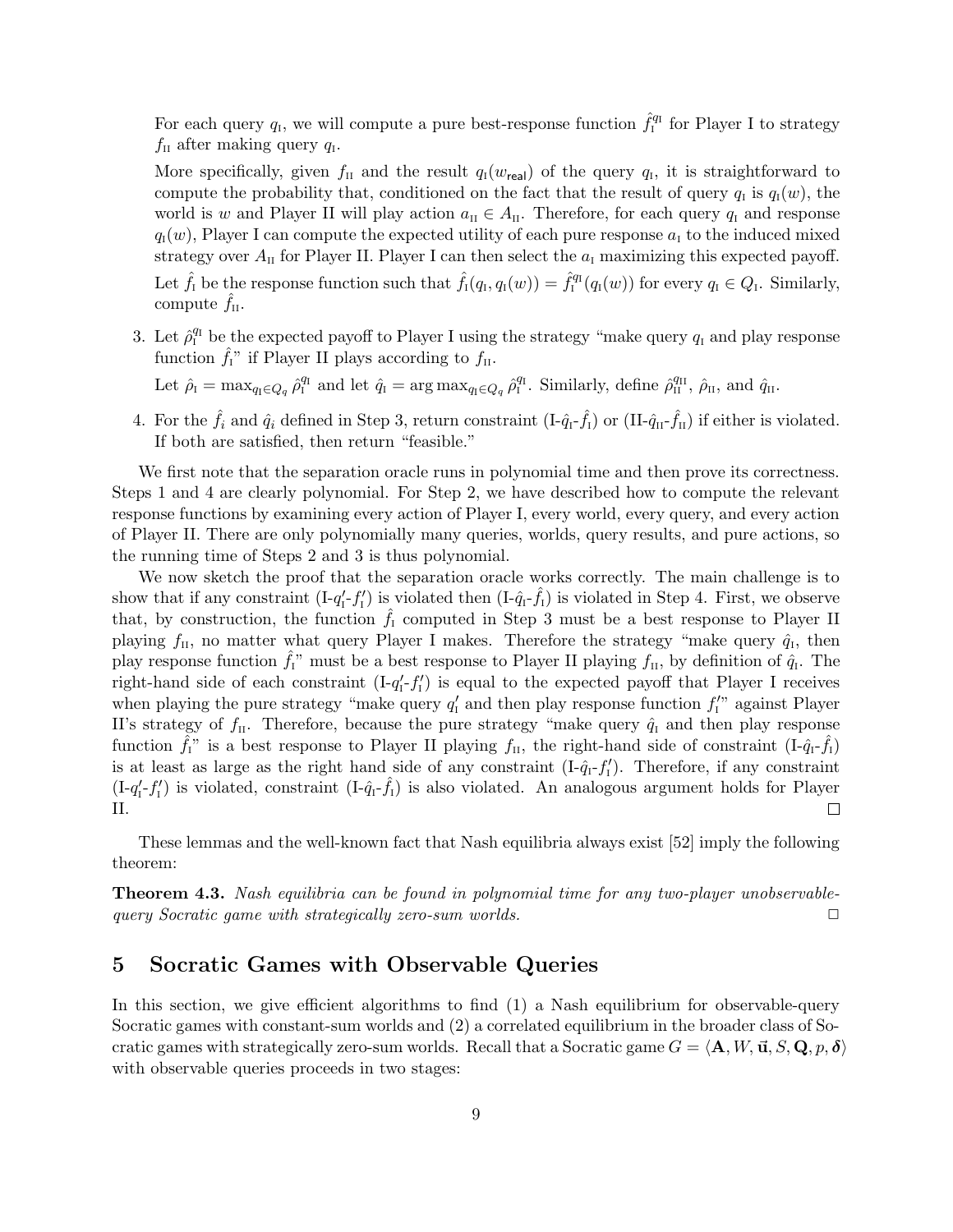- **Stage 1:** The players simultaneously choose queries  $q \in Q$ . Player *i* receives as output  $q_i$ ,  $q_{ii}$ , and  $q_i(w_{\text{real}})$ .
- **Stage 2:** The players simultaneously choose strategies  $\mathbf{a} \in \mathbf{A}$ . The payoff to Player i is  $u_i^{w_{\text{real}}}(\mathbf{a})$   $\delta_i(q_i)$ .

Using backward induction, we first solve Stage 2 and then proceed to the Stage-1 game.

For a query  $\mathbf{q} \in \mathbf{Q}$ , we would like to analyze the Stage-2 "game"  $\hat{G}_{\mathbf{q}}$  resulting from the players making queries **q** in Stage 1. Technically, however,  $\hat{G}_{q}$  is not actually a game, because at the beginning of Stage 2 the players have different information about the world: Player I knows  $q_i(w_{\text{real}})$ , and Player II knows  $q_{\text{II}}(w_{\text{real}})$ . Fortunately, the situation in which players have asymmetric private knowledge has been well studied in the game-theory literature. A Bayesian game is a quadruple  $\langle \mathbf{A}, \mathbf{T}, r, \mathbf{u} \rangle$ , where:

- $A_i$  is the set of *pure strategies* for Player *i*.
- $T_i$  is the set of *types* for Player *i*.
- r is a probability distribution over **T**;  $r(t)$  denotes the probability that Player *i* has type  $t_i$ for all  $i$ .
- $u_i: \mathbf{A} \times \mathbf{T} \to \mathbb{R}$  is the payoff function for Player *i*. If the players have types **t** and play pure strategies **a**, then  $u_i(\mathbf{a}, \mathbf{t})$  denotes the payoff for Player *i*.

Initially, a type **t** is drawn randomly from  $\mathbf T$  according to the distribution r. Player i learns his type  $t_i$ , but does not learn any other player's type. Player i then plays a mixed strategy  $\alpha_i \in \mathcal{A}_i$ —that is, a probability distribution over  $A_i$ —and receives payoff  $u_i(\alpha, t)$ . A strategy function is a function  $h_i: T_i \to \mathcal{A}_i$ ; Player i plays the mixed strategy  $h_i(t_i) \in \mathcal{A}_i$  when her type is  $t_i$ . A strategy-function profile h is a Bayesian Nash equilibrium if and only if no Player  $i$  has unilateral incentive to deviate from  $h_i$  if the other players play according to **h**. For a two-player Bayesian game, if  $\alpha = h(t)$ , then the profile h is a Bayesian Nash equilibrium exactly when the following condition and its analogue for Player II hold:  $\mathbf{E}_{\mathbf{t} \sim r}[u_1(\boldsymbol{\alpha}, \mathbf{t})] = \max_{h'_1} \mathbf{E}_{\mathbf{t} \sim r}[u_1(\langle h'_1(t_1), \alpha_{II} \rangle, \mathbf{t})]$ . These conditions hold if and only if, for all  $t_i \in T_i$  occurring with positive probability, Player i's expected utility conditioned on his type being  $t_i$  is maximized by  $h_i(t_i)$ . A Bayesian game is *constant sum* if for all  $\mathbf{a} \in \mathbf{A}$  and all  $t \in T$ , we have  $u_I(a, t) + u_{II}(a, t) = c_t$ , for some constant  $c_t$  independent of a. A Bayesian game is strategically zero sum if the classical game  $\langle \mathbf{A}, \mathbf{u}(\cdot, \mathbf{t}) \rangle$  is strategically zero sum for every  $\mathbf{t} \in \mathbf{T}$ . Whether a Bayesian game is strategically zero sum can be determined as in Theorem 3.1. (For further discussion of Bayesian games, see [25, 31].)

We now formally define the Stage-2 "game" as a Bayesian game. Given a Socratic game  $G =$  $\langle \mathbf{A}, W, \vec{\mathbf{u}}, S, \mathbf{Q}, p, \delta \rangle$  and a query profile  $\mathbf{q} \in \mathbf{Q}$ , we define the Stage-2 Bayesian game  $G_{\text{stage2}}(\mathbf{q}) :=$  $\langle \mathbf{A}, \mathbf{T}^{\mathbf{q}}, p^{\text{stage2}(\mathbf{q})}, \mathbf{u}^{\text{stage2}(\mathbf{q})} \rangle$ , where:

- $A_i$ , the set of pure strategies for Player i, is the same as in the original Socratic game;
- $T_i^{\mathbf{q}} = \{q_i(w) : w \in W\}$ , the set of types for Player *i*, is the set of signals that can result from query  $q_i$ ;
- $p^{\text{stage2}(\mathbf{q})}(\mathbf{t}) = \Pr[\mathbf{q}(w) = \mathbf{t} | w \leftarrow p];$  and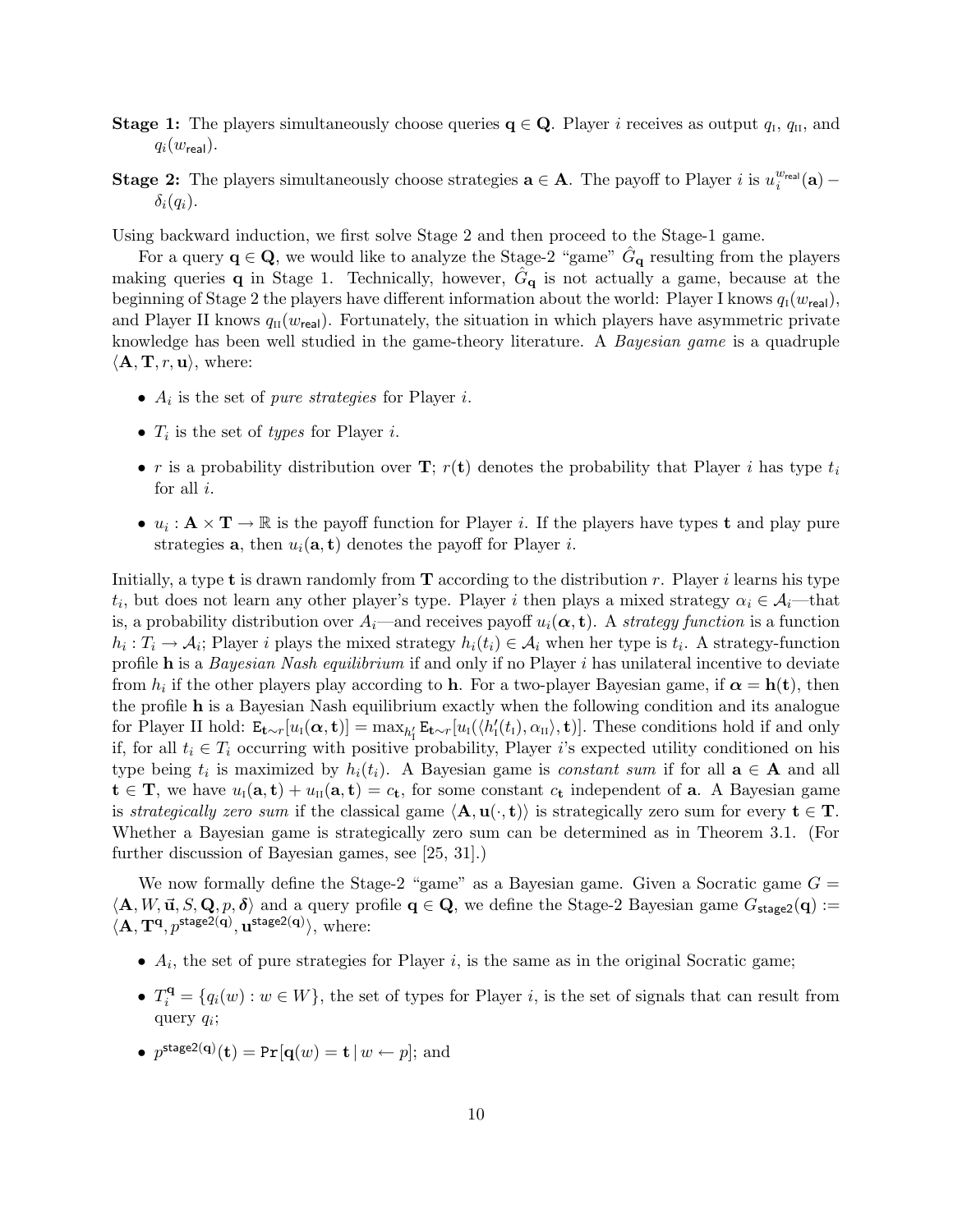• 
$$
u_i^{\text{stage2}(\mathbf{q})}(\mathbf{a}, \mathbf{t}) = \sum_{w \in W} \Pr[w \leftarrow p | \mathbf{q}(w) = \mathbf{t}] \cdot u_i^w(\mathbf{a}).
$$

We now define the Stage-1 game in terms of the payoffs for the Stage-2 games. Fix any algorithm alg that finds a Bayesian Nash equilibrium  $\mathbf{h}^{\mathbf{q},\mathsf{alg}} := \mathsf{alg}(G_{\mathsf{stage2}}(\mathbf{q}))$  for each Stage-2 game. Define value<sup>alg</sup> ( $G_{\text{stage2}}(\mathbf{q})$ ) to be the expected payoff received by Player i in the Bayesian game  $G_{\text{stage2}}(\mathbf{q})$ if each player plays according to  $h^{q,alg}$ , that is,

$$
\begin{aligned} \mathsf{value}_{i}^{\mathsf{alg}}(G_{\mathsf{stage2}}(\mathbf{q})) \\ := \sum_{w \in W} p(w) \cdot u_{i}^{\mathsf{stage2}(\mathbf{q})}(\mathbf{h}^{\mathbf{q},\mathsf{alg}}(\mathbf{q}(w)), \mathbf{q}(w)). \end{aligned}
$$

Define the game  $G_{\texttt{stage1}}^{\text{alg}} := \langle \mathbf{A}^{\texttt{stage1}}, \mathbf{u}^{\texttt{stage1}(\text{alg})} \rangle$ , where:

- $A^{stage1} := Q$ , the set of available queries in the Socratic game; and
- $\bullet$   $u_i^{\text{stage1(alg)}}$  $\frac{\textsf{stage1}(\textsf{alg})}{i}(\textbf{q}) := \textsf{value}_i^{\textsf{alg}}(G_{\textsf{stage2}}(\textbf{q})) - \delta_i(q_i).$

I.e., players choose queries q and receive payoffs corresponding to value<sup>alg</sup>( $G_{\text{stage2}}(\mathbf{q})$ ), less query costs.

**Lemma 5.1.** Consider an observable-query Socratic game  $G = \langle A, W, \vec{u}, S, Q, p, \delta \rangle$ . Let  $G_{\text{stage2}}(q)$ be the Stage-2 games for all  $q \in Q$ , let alg be an algorithm finding a Bayesian Nash equilibrium in each  $G_{\text{stage2}}(\mathbf{q})$ , and let  $G_{\text{stage1}}^{\text{alg}}$  be the Stage-1 game. Let  $\alpha$  be a Nash equilibrium for  $G_{\text{stage1}}^{\text{alg}}$ , and let  $h^{q,alg} := \text{alg}(G_{stage2}(q))$  be a Bayesian Nash equilibrium for each  $G_{stage2}(q)$ . Then the following strategy profile is a Nash equilibrium for G:

- In Stage 1, Player i makes query  $q_i$  with probability  $\alpha_i(q_i)$ . (That is, set  $f^{query}(q) := \alpha(q)$ .)
- In Stage 2, if  $\bf{q}$  is the query in Stage 1 and  $q_i(w_{\text{real}})$  denotes the response to Player i's query, then Player i chooses action  $a_i$  with probability  $h_i^{\mathbf{q},\mathsf{alg}}$  $\mathbf{q}$ ,  $\mathbf{q}$ <sub>i</sub>  $\mathbf{q}_i(w_{\mathsf{real}})$ ). (In other words, set  $\overline{f}_i^{\sf resp}$  $\hat{h}_i^{\sf{resp}}({\bf q}, q_i(w)) := h_i^{{\bf q},{\sf alg}}$  $\mathbf{q}$ , alg $(q_i(w))$ .)

We now find equilibria in the stage games for Socratic games with constant- or strategically zerosum worlds. We first show that the stage games are well structured in this setting:

**Lemma 5.2.** Consider an observable-query Socratic game  $G = \langle \mathbf{A}, W, \vec{\mathbf{u}}, S, \mathbf{Q}, p, \delta \rangle$  with constantsum worlds. Then the Stage-1 game  $G_{\text{stage1}}^{\text{alg}}$  is strategically zero sum for every algorithm alg, and every Stage-2 game  $G_{\text{stage2}}(q)$  is Bayesian constant sum. If the worlds of G are strategically zero sum, then every  $G_{\text{stage2}}(\mathbf{q})$  is Bayesian strategically zero sum.

We now show that we can efficiently compute equilibria for these well-structured stage games.

Theorem 5.3. There exists a polynomial-time algorithm BNE finding Bayesian Nash equilibria in strategically zero-sum Bayesian (and thus classical strategically zero-sum or Bayesian constant-sum) two-player games.

Sketch. Let  $G = \langle \mathbf{A}, \mathbf{T}, r, \mathbf{u} \rangle$  be a strategically zero-sum Bayesian game. Define an unobservablequery Socratic game  $G^*$  with one possible world for each  $t \in T$ , one available zero-cost query  $q_i$  for each Player i so that  $q_i$  reveals  $t_i$ , and all else as in G. Bayesian Nash equilibria in G correspond directly to Nash equilibria in  $G^*$ , and the worlds of  $G^*$  are strategically zero sum. Thus by Theorem 4.3 we can compute Nash equilibria for  $G^*$ , and thus we can compute Bayesian Nash equilibria for G.  $\Box$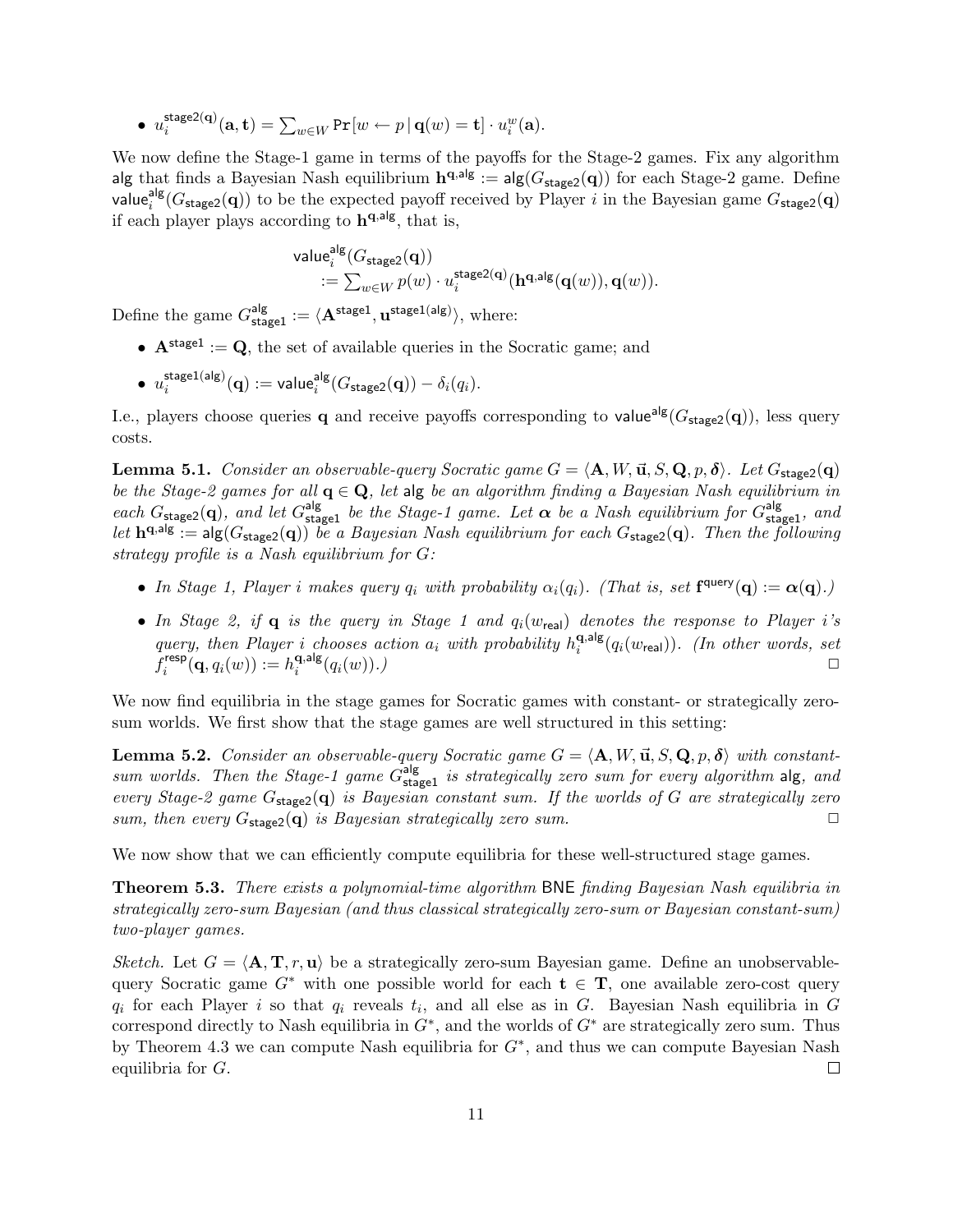(LP's for zero-sum two-player Bayesian games have been previously developed and studied [61].)

Theorem 5.4. We can compute a Nash equilibrium for an arbitrary two-player observable-query Socratic game  $G = \langle \mathbf{A}, W, \mathbf{\vec{u}}, S, \mathbf{Q}, p, \delta \rangle$  with constant-sum worlds in polynomial time.

Proof. Because each world of G is constant sum, Lemma 5.2 implies that the induced Stage-2 games  $G_{\text{stage2}}(\mathbf{q})$  are all Bayesian constant sum. Thus we can use algorithm BNE to compute a Bayesian Nash equilibrium  $\mathbf{h}^{\mathbf{q},\mathsf{BNE}} := \mathsf{BNE}(G_{\text{stage2}}(\mathbf{q}))$  for each  $\mathbf{q} \in \mathbf{Q}$ , by Theorem 5.3. Furthermore, again by Lemma 5.2, the induced Stage-1 game  $G_{\text{stage1}}^{\text{BNE}}$  is classical strategically zero sum. Therefore we can again use algorithm BNE to compute a Nash equilibrium  $\alpha := \text{BNE}(G_{\text{stage1}}^{\text{BNE}})$ , again by Theorem 5.3. Therefore, by Lemma 5.1, we can assemble  $\alpha$  and the  $h^{q, BNE}$ 's into a Nash equilibrium for the Socratic game G. П

We would like to extend our results on observable-query Socratic games to Socratic games with strategically zero-sum worlds. While we can still find Nash equilibria in the Stage-2 games, the resulting Stage-1 game is not in general strategically zero sum. Thus, finding Nash equilibria in observable-query Socratic games with strategically zero-sum worlds seems to require substantially new techniques. However, our techniques for decomposing observable-query Socratic games do allow us to find correlated equilibria in this case.

**Lemma 5.5.** Consider an observable-query Socratic game  $G = \langle \mathbf{A}, W, \mathbf{u}, S, \mathbf{Q}, p, \delta \rangle$ . Let alg be an arbitrary algorithm that finds a Bayesian Nash equilibrium in each of the derived Stage-2 games  $G_{\text{stage2}}(\mathbf{q})$ , and let  $G_{\text{stage1}}^{\text{alg}}$  be the derived Stage-1 game. Let  $\phi$  be a correlated equilibrium for  $G_{\text{stage1}}^{\text{alg}}$ , and let  $\mathbf{h}^{\mathbf{q},\mathbf{a}|\mathbf{g}} := \mathbf{alg}(\tilde{G}_{\text{stage2}}(\mathbf{q}))$  be a Bayesian Nash equilibrium for each  $G_{\text{stage2}}(\mathbf{q})$ . Then the following distribution over pure strategies is a correlated equilibrium for G:

$$
\psi(\mathbf{q},\mathbf{f}) := \phi(\mathbf{q}) \prod_{i \in \{I,II\}} \prod_{s \in S} \Pr \Big[ f_i(\mathbf{q},s) \leftarrow h_i^{\mathbf{q},\mathsf{alg}}(s) \Big] \ . \Box
$$

Thus to find a correlated equilibrium in an observable-query Socratic game with strategically zerosum worlds, we need only algorithm BNE from Theorem 5.3 along with an efficient algorithm for finding a correlated equilibrium in a general game. Such an algorithm exists (the definition of correlated equilibria can be directly translated into an LP [3]), and therefore we have the following theorem:

**Theorem 5.6.** We can provide both efficient oracle access and efficient sampling access to a correlated equilibrium for any observable-query two-player Socratic game with strategically zero-sum  $worlds.$ 

Because the support of the correlated equilibrium may be exponentially large, providing oracle and sampling access is the natural way to represent the correlated equilibrium.

By Lemma 5.5, we can also compute correlated equilibria in any observable-query Socratic game for which Nash equilibria are computable in the induced  $G_{\text{stage2}}(\mathbf{q})$  games (e.g., when  $G_{\text{stage2}}(\mathbf{q})$  is of constant size).

Another potentially interesting model of queries in Socratic games is what one might call *public* queries, in which both the choice and outcome of a player's query is observable by all players in the game. (This model might be most appropriate in the presence of corporate espionage or media leaks, or in a setting in which the queries—and thus their results—are done in plain view.)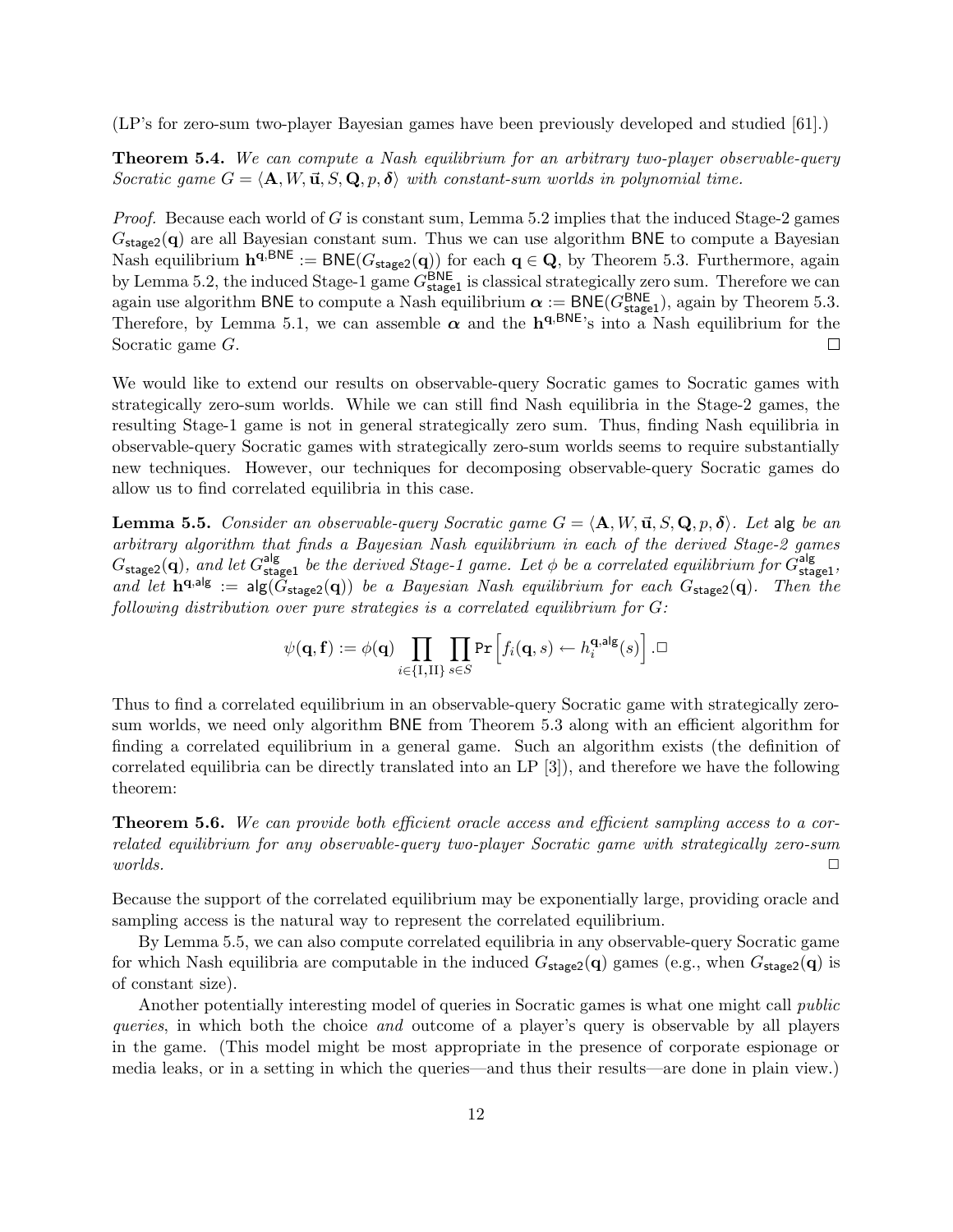The techniques that we have developed in this section also yield exactly the same results as for observable queries. The proof is actually simpler: with public queries, the players' payoffs are common knowledge when Stage 2 begins, and thus Stage 2 really is a complete-information game. (There may still be uncertainty about the real world, but all players use the observed signals to infer exactly the same set of possible worlds in which  $w_{\text{real}}$  may lie; thus they are playing a completeinformation game against each other.) Thus we have the same results as in Theorems 5.4 and 5.6 more simply, by solving Stage 2 using a (non-Bayesian) Nash-equilibrium finder and solving Stage 1 as before.

Our results for observable queries are weaker than for unobservable: in Socratic games with worlds that are strategically zero sum but not constant sum, we find only a correlated equilibrium in the observable case, whereas we find a Nash equilibrium in the unobservable case. We might hope to extend our unobservable-query techniques to observable queries, but there is no obvious way to do so. The fundamental obstacle is that the LP's payoff constraint becomes nonlinear if there is any dependence on the probability that the other player made a particular query. This dependence arises with observable queries, suggesting that observable Socratic games with strategically zerosum worlds may be harder to solve.

#### 6 Related Work

Our work was initially motivated by research in the social sciences indicating that real people seem (irrationally) paralyzed when they are presented with additional options. In this section, we briefly review some of these social-science experiments and then discuss technical approaches related to Socratic game theory.

Prima facie, a rational agent's happiness given an added option can only increase. However, recent research has found that more choices tend to decrease happiness: for example, students choosing among extra-credit options are more likely to do extra credit if given a small subset of the choices and, moreover, produce higher-quality work [35]. (See also [19].) The psychology literature explores a number of explanations: people may miscalculate their opportunity cost by comparing their choice to a "component-wise maximum" of all other options instead of the single best alternative [65], a new option may draw undue attention to aspects of the other options [67], and so on. The present work explores an economic explanation of this phenomenon: information is not free. When there are more options, a decision-maker must spend more time to achieve a satisfactory outcome. See, e.g., the work of Skyrms [68] for a philosophical perspective on the role of deliberation in strategic situations. Finally, we note the connection between Socratic games and modal logic [34], a formalism for the logic of possibility and necessity.

The observation that human players typically do not play "rational" strategies has inspired some attempts to model "partially" rational players. The typical model of this so-called bounded rationality [36, 64, 66] is to postulate bounds on computational power in computing the consequences of a strategy. The work on bounded rationality [23, 24, 53, 58] differs from the models that we consider here in that instead of putting hard limitations on the computational power of the agents, we instead restrict their a priori knowledge of the state of the world, requiring them to spend time (and therefore money/utility) to learn about it.

Partially observable stochastic games (POSGs) are a general framework used in AI to model situations of multi-agent planning in an evolving, unknown environment, but the generality of POSGs seems to make them very difficult [6]. Recent work has been done in developing algorithms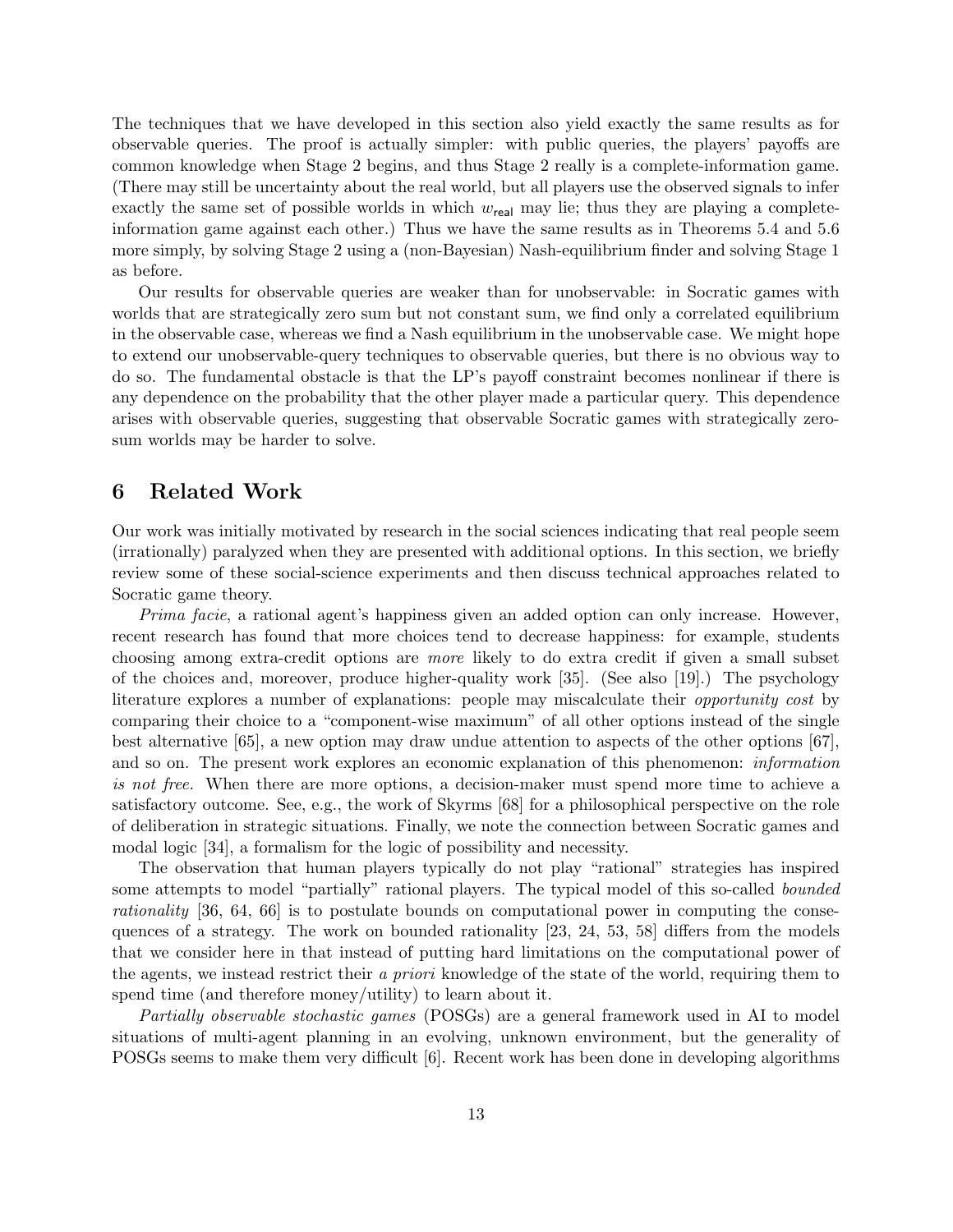for restricted classes of POSGs, most notably classes of cooperative POSGs—e.g., [20, 30]—which are very different from the competitive strategically zero-sum games we address in this paper.

The fundamental question in Socratic games is deciding on the comparative value of making a more costly but more informative query, or concluding the data-gathering phase and picking the best option, given current information. This tradeoff has been explored in a variety of other contexts; a sampling of these contexts includes aggregating results from delay-prone information sources [8], doing approximate reasoning in intelligent systems [72], deciding when to take the current best guess of disease diagnosis from a belief-propagation network and when to let it continue inference [33], among many others.

This issue can also be viewed as another perspective on the general question of *exploration versus* exploitation that arises often in AI: when is it better to actively seek additional information instead of exploiting the knowledge one already has? (See, e.g., [69].) Most of this work differs significantly from our own in that it considers single-agent planning as opposed to the game-theoretic setting. A notable exception is the work of Larson and Sandholm [41, 42, 43, 44] on mechanism design for interacting agents whose computation is costly and limited. They present a model in which players must solve a computationally intractable valuation problem, using costly computation to learn some hidden parameters, and results for auctions and bargaining games in this model.

### 7 Future Directions

Efficiently finding Nash equilibria in Socratic games with non-strategically zero-sum worlds is probably difficult because the existence of such an algorithm for classical games has been shown to be unlikely [10, 11, 13, 16, 17, 27, 54, 55]. There has, however, been some algorithmic success in finding Nash equilibria in restricted classical settings (e.g., [21, 46, 47, 57]); we might hope to extend our results to analogous Socratic games.

An efficient algorithm to find correlated equilibria in general Socratic games seems more attainable. Suppose the players receive recommended queries and responses. The difficulty is that when a player considers a deviation from his recommended query, he already knows his recommended response in each of the Stage-2 games. In a correlated equilibrium, a player's expected payoff generally depends on his recommended strategy, and thus a player may deviate in Stage 1 so as to land in a Stage-2 game where he has been given a "better than average" recommended response. (Socratic games are "succinct games of superpolynomial type," so Papadimitriou's results [56] do not imply correlated equilibria for them.)

Socratic games can be extended to allow players to make adaptive queries, choosing subsequent queries based on previous results. Our techniques carry over to  $O(1)$  rounds of unobservable queries, but it would be interesting to compute equilibria in Socratic games with adaptive observable queries or with  $\omega(1)$  rounds of unobservable queries. Special cases of adaptive Socratic games are closely related to single-agent problems like minimum latency [1, 7, 26], determining strategies for using priced information [9, 29, 37], and an online version of minimum test cover [18, 50]. Although there are important technical distinctions between adaptive Socratic games and these problems, approximation techniques from this literature may apply to Socratic games. The question of approximation raises interesting questions even in non-adaptive Socratic games. An  $\varepsilon$ -approximate Nash equilibrium is a strategy profile  $\alpha$  so that no player can increase her payoff by an additive  $\varepsilon$  by deviating from  $\alpha$ . Finding approximate Nash equilibria in both adaptive and non-adaptive Socratic games is an interesting direction to pursue.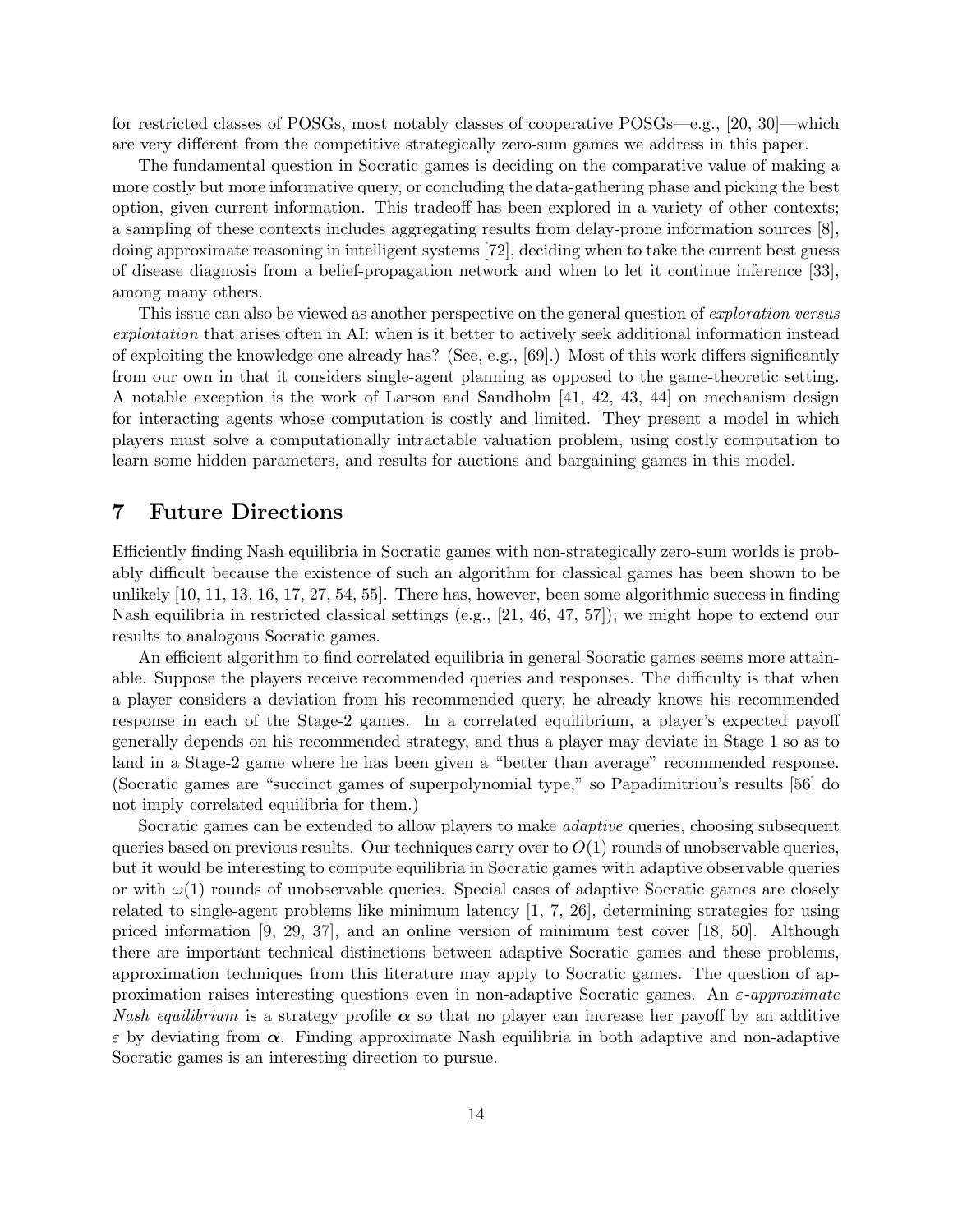Another natural extension is the model where query results are stochastic. In this paper, we model a query as deterministically partitioning the possible worlds into subsets that the query cannot distinguish. However, one could instead model a query as probabilistically mapping the set of possible worlds into the set of signals. With this modification, our unobservable-query model becomes equivalent to the model of Bergemann and Välimäki  $[4, 5]$ , in which the result of a query is a posterior distribution over the worlds. Our techniques allow us to compute equilibria in such a "stochastic-query" model provided that each query is represented as a table that, for each world/signal pair, lists the probability that the query outputs that signal in that world. It is also interesting to consider settings in which the game's queries are specified by a compact representation of the relevant probability distributions. (For example, one might consider a setting in which the algorithm has only a sampling oracle for the posterior distributions envisioned by Bergemann and Välimäki.) Efficiently finding equilibria in such settings remains an open problem.

Another interesting setting for Socratic games is when the set Q of available queries is given by  $Q = \mathscr{P}(\Gamma)$ —i.e., each player chooses to make a set  $q \in \mathscr{P}(\Gamma)$  of queries from a specified groundset Γ of queries. Here we take the query cost to be a linear function, so that  $\delta(q) = \sum_{\gamma \in q} \delta({\gamma})$ . Natural groundsets include *comparison queries* ("if my opponent is playing strategy  $a_{\text{II}}$ , would I prefer to play  $a_1$  or  $\hat{a}_1$ ?"), strategy queries ("what is my vector of payoffs if I play strategy  $a_1$ ?"), and world-identity queries ("is the world  $w \in W$  the real world?"). When one can infer a polynomial bound on the number of queries made by a rational player, then our results yield efficient solutions. (For example, we can efficiently solve games in which every groundset element  $\gamma \in \Gamma$  has  $\delta({\gamma}) = \Omega(\overline{M} - M)$ , where  $\overline{M}$  and  $M$  denote the maximum and minimum payoffs to any player in any world.) Conversely, it is NP-hard to compute a Nash equilibrium for such a game when every  $\delta(\{\gamma\}) \leq 1/|W|^2$ , even when the worlds are constant sum and Player II has only a single available strategy. Thus even computing a best response for Player I is hard. (This proof proceeds by reduction from set cover; intuitively, for sufficiently low query costs, Player I must fully identify the actual world through his queries. Selecting a minimum-sized set of these queries is hard.) Computing Player I's best response can be viewed as maximizing a submodular function, and thus a best response can be  $(1-1/e) \approx 0.63$  approximated greedily [14]. An interesting open question is whether this approximate best-response calculation can be leveraged to find an approximate Nash equilibrium.

### 8 Acknowledgements

Part of this work was done while all authors were at MIT CSAIL. We thank Erik Demaine, Natalia Hernandez Gardiol, Claire Monteleoni, Jason Rennie, Madhu Sudan, and Katherine White for helpful comments and discussions.

#### References

- [1] Aaron Archer and David P. Williamson. Faster approximation algorithms for the minimum latency problem. In Proceedings of the Symposium on Discrete Algorithms, pages 88–96, 2003.
- [2] R. J. Aumann. Subjectivity and correlation in randomized strategies. J. Mathematical Economics, 1:67–96, 1974.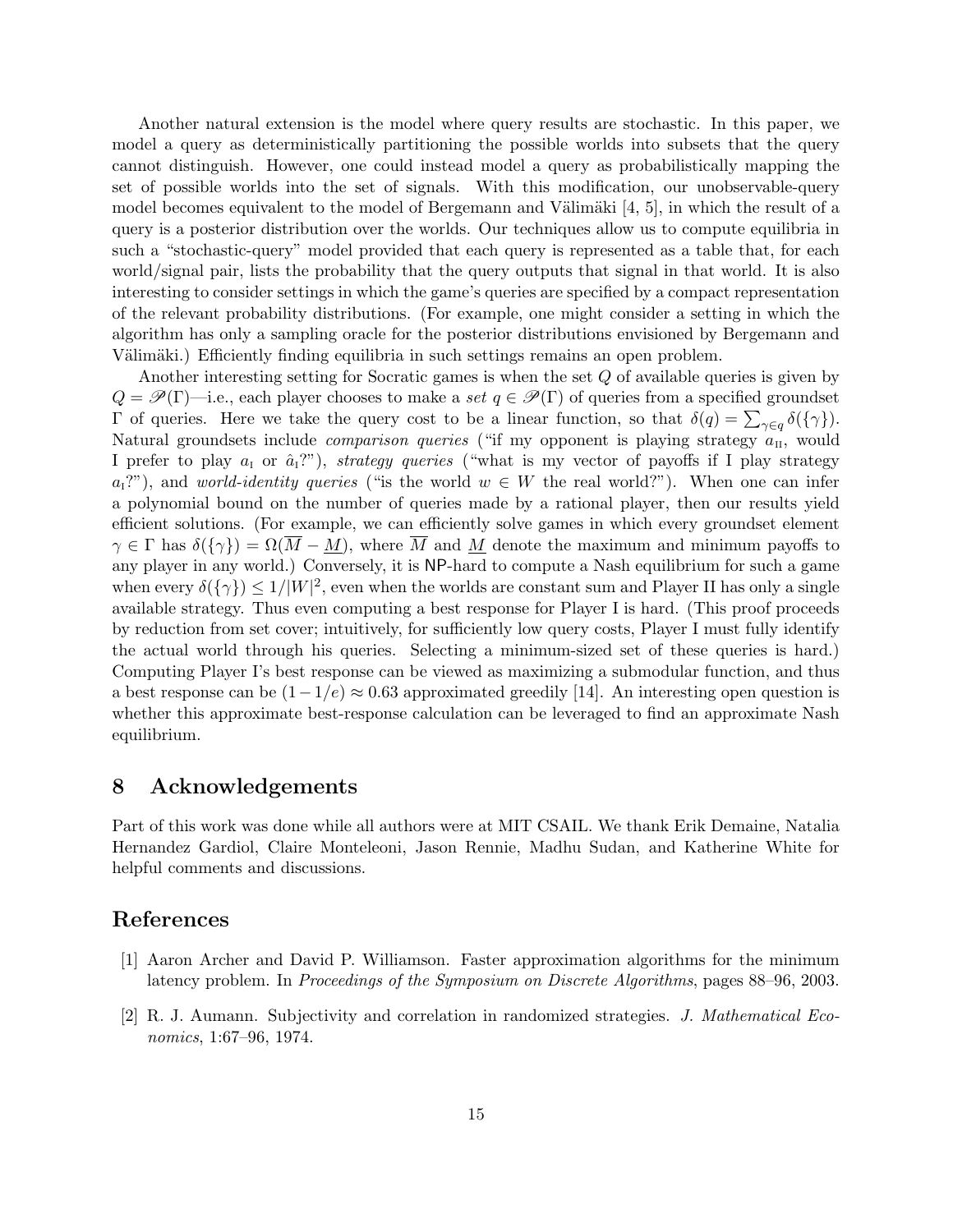- [3] Robert J. Aumann. Correlated equilibrium as an expression of Bayesian rationality. Econometrica, 55(1):1–18, January 1987.
- [4] Dick Bergemann and Juuso Välimäki. Information acquisition and efficient mechanism design. Econometrica, 70(3):1007–1033, May 2002.
- [5] Dick Bergemann and Juuso Välimäki. Information in mechanism design. Technical Report 1532, Cowles Foundation for Research in Economics, 2005.
- [6] Daniel S. Bernstein, Shlomo Zilberstein, and Neil Immerman. The complexity of decentralized control of Markov Decision Processes. Mathematics of Operations Research, pages 819–840, 2002.
- [7] Avrim Blum, Prasad Chalasani, Don Coppersmith, Bill Pulleyblank, Prabhakar Raghavan, and Madhu Sudan. The minimum latency problem. In Proceedings of the Symposium on the Theory of Computing, pages 163–171, 1994.
- [8] Andrei Z. Broder and Michael Mitzenmacher. Optimal plans for aggregation. In Proceedings of the Principles of Distributed Computing, pages 144–152, 2002.
- [9] Moses Charikar, Ronald Fagin, Venkatesan Guruswami, Jon Kleinberg, Prabhakar Raghavan, and Amit Sahai. Query strategies for priced information. J. Computer and System Sciences, 64(4):785–819, June 2002.
- [10] Xi Chen and Xiaotie Deng. 3-NASH is PPAD-complete. In Electronic Colloquium on Computational Complexity, 2005.
- [11] Xi Chen and Xiaotie Deng. Settling the complexity of 2-player Nash-equilibrium. In Electronic Colloquium on Computational Complexity, 2005.
- [12] Olivier Compte and Philippe Jehiel. Auctions and information acquisition: Sealed-bid or dynamic formats? Technical report, Centre d'Enseignement et de Recherche en Analyse Socio-économique, 2002.
- [13] Vincent Conitzer and Tuomas Sandholm. Complexity results about Nash equilibria. In Proceedings of the International Joint Conference on Artificial Intelligence, pages 765–771, 2003.
- [14] Gerard Cornuejols, Marshall L. Fisher, and George L. Nemhauser. Location of bank accounts to optimize float: An analytic study of exact and approximate algorithms. Management Science, 23(8), April 1977.
- [15] Jacques Crémer and Fahad Khalil. Gathering information before signing a contract. American Economic Review, 82:566–578, 1992.
- [16] Constantinos Daskalakis, Paul W. Goldberg, and Christos H. Papadimitriou. The complexity of computing a Nash equilbrium. In Electronic Colloquium on Computational Complexity, 2005.
- [17] Konstantinos Daskalakis and Christos H. Papadimitriou. Three-player games are hard. In Electronic Colloquium on Computational Complexity, 2005.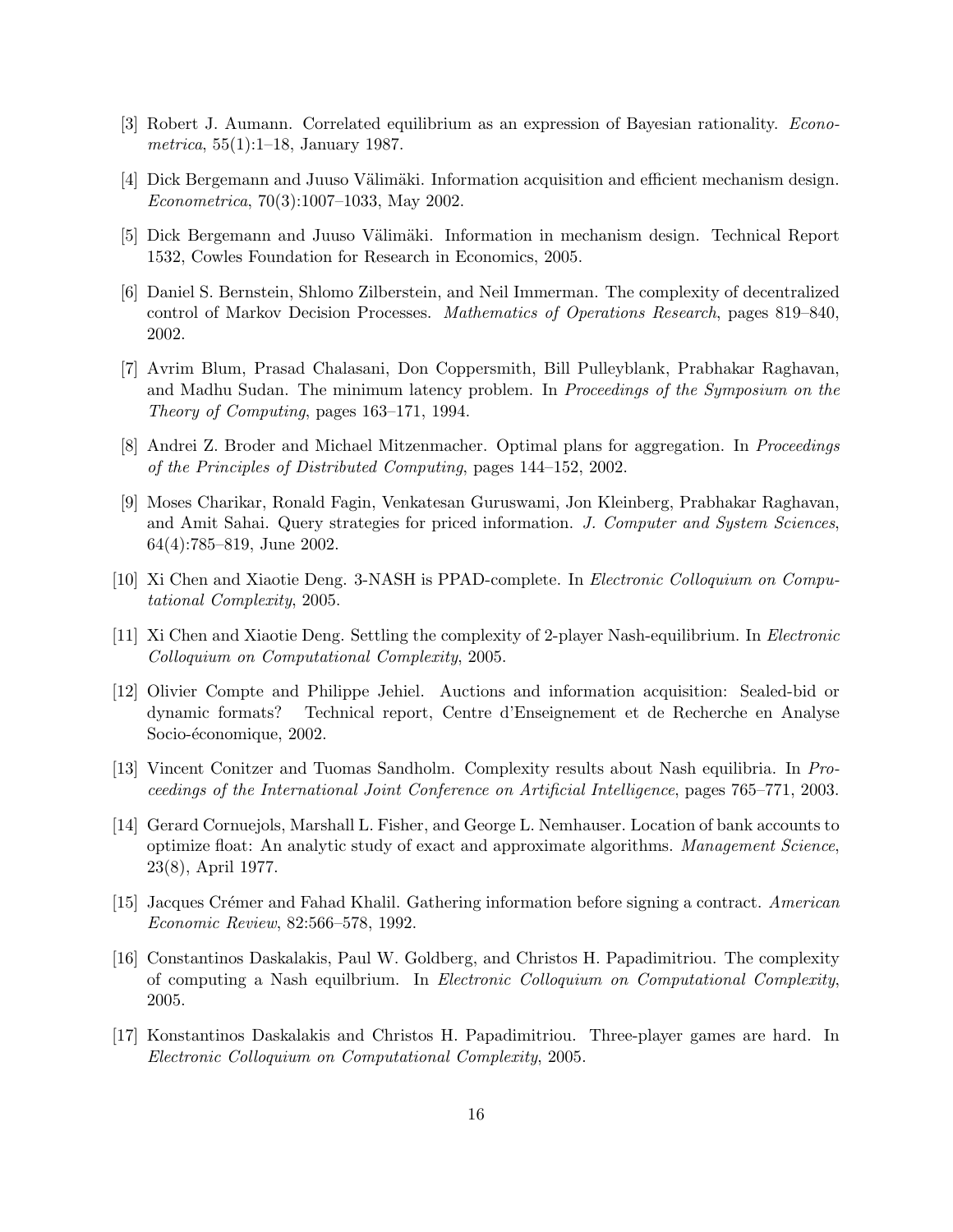- [18] K. M. J. De Bontridder, B. V. Halld´orsson, M. M. Halld´orsson, C. A. J. Hurkens, J. K. Lenstra, R. Ravi, and L. Stougie. Approximation algorithms for the test cover problem. Mathematical Programming, 98(1–3):477–491, September 2003.
- [19] Ap Dijksterhuis, Maarten W. Bos, Loran F. Nordgren, and Rick B. van Baaren. On making the right choice: The deliberation-without-attention effect. Science, 311:1005–1007, 17 February 2006.
- [20] Rosemary Emery-Montemerlo, Geoff Gordon, Jeff Schneider, and Sebastian Thrun. Approximate solutions for partially observable stochastic games with common payoffs. In Autonomous Agents and Multi-Agent Systems, 2004.
- [21] Alex Fabrikant, Christos Papadimitriou, and Kunal Talwar. The complexity of pure Nash equilibria. In Proceedings of the Symposium on the Theory of Computing, 2004.
- [22] Kyna Fong. Multi-stage Information Acquisition in Auction Design. Senior thesis, Harvard College, 2003.
- [23] Lance Fortnow and Duke Whang. Optimality and domination in repeated games with bounded players. In Proceedings of the Symposium on the Theory of Computing, pages 741–749, 1994.
- [24] Yoav Freund, Michael Kearns, Yishay Mansour, Dana Ron, Ronitt Rubinfeld, and Robert E. Schapire. Efficient algorithms for learning to play repeated games against computationally bounded adversaries. In Proceedings of the Foundations of Computer Science, pages 332–341, 1995.
- [25] Drew Fudenberg and Jean Tirole. Game Theory. MIT, 1991.
- [26] Michel X. Goemans and Jon Kleinberg. An improved approximation ratio for the minimum latency problem. Mathematical Programming, 82:111–124, 1998.
- [27] Paul W. Goldberg and Christos H. Papadimitriou. Reducibility among equilibrium problems. In Electronic Colloquium on Computational Complexity, 2005.
- [28] M. Grotschel, L. Lovasz, and A. Schrijver. The ellipsoid method and its consequences in combinatorial optimization. Combinatorica, 1:70–89, 1981.
- [29] Anupam Gupta and Amit Kumar. Sorting and selection with structured costs. In Proceedings of the Foundations of Computer Science, pages 416–425, 2001.
- [30] Eric A. Hansen, Daniel S. Bernstein, and Shlomo Zilberstein. Dynamic programming for partially observable stochastic games. In National Conference on Artificial Intelligence (AAAI), 2004.
- [31] John C. Harsanyi. Games with incomplete information played by "Bayesian" players. Management Science, 14(3,5,7), 1967–1968.
- [32] Sergiu Hart and David Schmeidler. Existence of correlated equilibria. Mathematics of Operations Research, 14(1):18–25, 1989.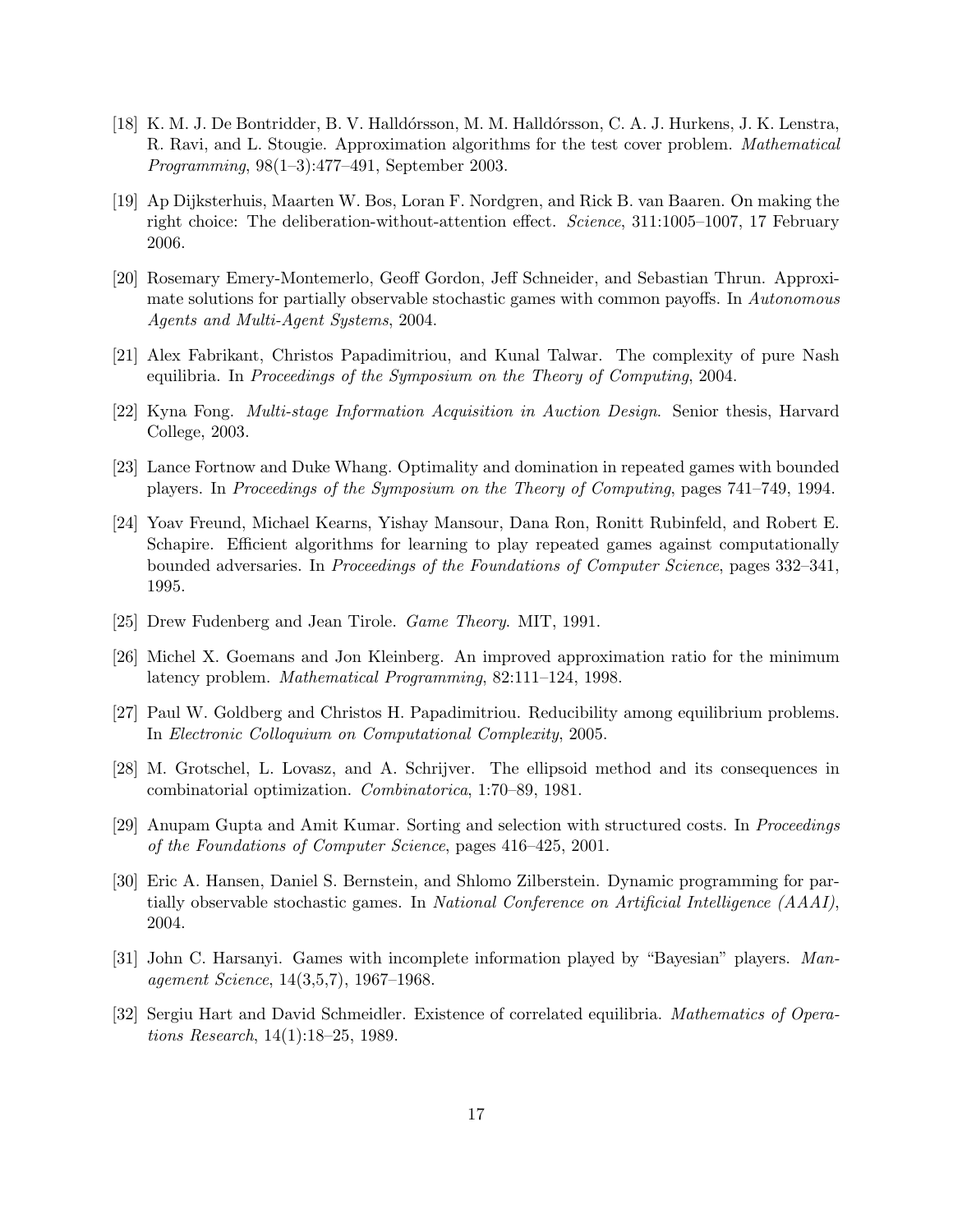- [33] Eric Horvitz and Geoffrey Rutledge. Time-dependent utility and action under uncertainty. In Uncertainty in Artificial Intelligence, pages 151–158, 1991.
- [34] G. E. Hughes and M. J. Cresswell. A New Introduction to Modal Logic. Routledge, 1996.
- [35] Sheena S. Iyengar and Mark R. Lepper. When choice is demotivating: Can one desire too much of a good thing? J. Personality and Social Psychology, 79(6):995–1006, 2000.
- [36] Ehud Kalai. Bounded rationality and strategic complexity in repeated games. Game Theory and Applications, pages 131–157, 1990.
- [37] Sampath Kannan and Sanjeev Khanna. Selection with monotone comparison costs. In Proceedings of the Symposium on Discrete Algorithms, pages 10–17, 2003.
- [38] L.G. Khachiyan. A polynomial algorithm in linear programming. Dokklady Akademiia Nauk SSSR, 244, 1979.
- [39] Daphne Koller and Nimrod Megiddo. The complexity of two-person zero-sum games in extensive form. Games and Economic Behavior, 4:528–552, 1992.
- [40] Daphne Koller, Nimrod Megiddo, and Bernhard von Stengel. Efficient computation of equilibria for extensive two-person games. Games and Economic Behavior, 14:247–259, 1996.
- [41] Kate Larson. Mechanism Design for Computationally Limited Agents. PhD thesis, CMU, 2004.
- [42] Kate Larson and Tuomas Sandholm. Bargaining with limited computation: Deliberation equilibrium. Artificial Intelligence, 132(2):183–217, 2001.
- [43] Kate Larson and Tuomas Sandholm. Costly valuation computation in auctions. In Proceedings of the Theoretical Aspects of Rationality and Knowledge, July 2001.
- [44] Kate Larson and Tuomas Sandholm. Strategic deliberation and truthful revelation: An impossibility result. In Proceedings of the ACM Conference on Electronic Commerce, May 2004.
- [45] C. E. Lemke and J. T. Howson, Jr. Equilibrium points of bimatrix games. J. Society for Industrial and Applied Mathematics, 12, 1964.
- [46] Richard J. Lipton, Evangelos Markakis, and Aranyak Mehta. Playing large games using simple strategies. In Proceedings of the ACM Conference on Electronic Commerce, pages 36–41, 2003.
- [47] Michael L. Littman, Michael Kearns, and Satinder Singh. An efficient exact algorithm for singly connected graphical games. In Proceedings of Neural Information Processing Systems, 2001.
- [48] Steven A. Matthews and Nicola Persico. Information acquisition and the excess refund puzzle. Technical Report 05-015, Department of Economics, University of Pennsylvania, March 2005.
- [49] Richard D. McKelvey and Andrew McLennan. Computation of equilibria in finite games. In H. Amman, D. A. Kendrick, and J. Rust, editors, Handbook of Compututational Economics, volume 1, pages 87–142. Elsevier, 1996.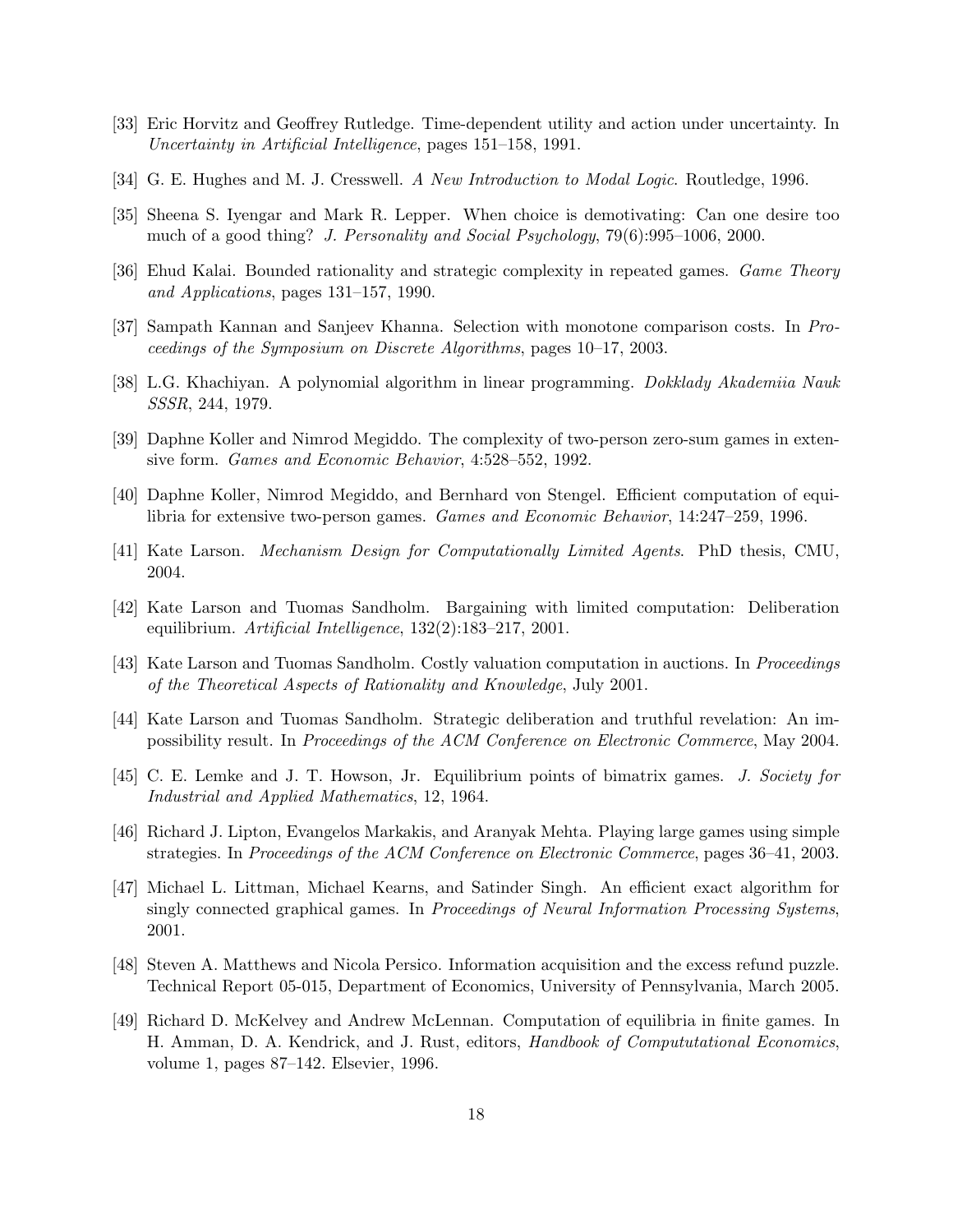- [50] B.M.E. Moret and H. D. Shapiro. On minimizing a set of tests. SIAM J. Scientific Statistical Computing, 6:983–1003, 1985.
- [51] H. Moulin and J.-P. Vial. Strategically zero-sum games: The class of games whose completely mixed equilibria cannot be improved upon. International J. Game Theory, 7(3/4), 1978.
- [52] John F. Nash, Jr. Equilibrium points in n-person games. Proceedings of the National Academy of Sciences, 36:48–49, 1950.
- [53] Abraham Neyman. Finitely repeated games with finite automata. Mathematics of Operations Research, 23(3):513–552, August 1998.
- [54] Christos Papadimitriou. On the complexity of the parity argument and other inefficient proofs of existence. J. Computer and System Sciences, 48:498–532, 1994.
- [55] Christos Papadimitriou. Algorithms, games, and the internet. In Proceedings of the Symposium on the Theory of Computing, pages 749–753, 2001.
- [56] Christos H. Papadimitriou. Computing correlated equilibria in multi-player games. In Proceedings of the Symposium on the Theory of Computing, 2005.
- [57] Christos H. Papadimitriou and Tim Roughgarden. Computing equilibria in multiplayer games. In Proceedings of the Symposium on Discrete Algorithms, 2005.
- [58] Christos H. Papadimitriou and Mihalis Yannakakis. On bounded rationality and computational complexity. In Proceedings of the Symposium on the Theory of Computing, pages 726–733, 1994.
- [59] David C. Parkes. Auction design with costly preference elicitation. Annals of Mathematics and Artificial Intelligence, 44:269–302, 2005.
- [60] Nicola Persico. Information acquisition in auctions. Econometrica, 68(1):135–148, 2000.
- [61] Jean-Pierre Ponssard and Sylvain Sorin. The LP formulation of finite zero-sum games with incomplete information. International J. Game Theory, 9(2):99–105, 1980.
- [62] Eric Rasmussen. Strategic implications of uncertainty over one's own private value in auctions. Technical report, Indiana University, 2005.
- [63] Leonardo Rezende. Mid-auction information acquisition. Technical report, University of Illinois, 2005.
- [64] Ariel Rubinstein. Modeling Bounded Rationality. MIT, 1988.
- [65] Barry Schwartz. The Paradox of Choice: Why More is Less. Ecco, 2004.
- [66] Herbert Simon. Models of Bounded Rationality. MIT, 1982.
- [67] I. Simonson and A. Tversky. Choice in context: Tradeoff contrast and extremeness aversion. J. Marketing Research, 29:281–295, 1992.